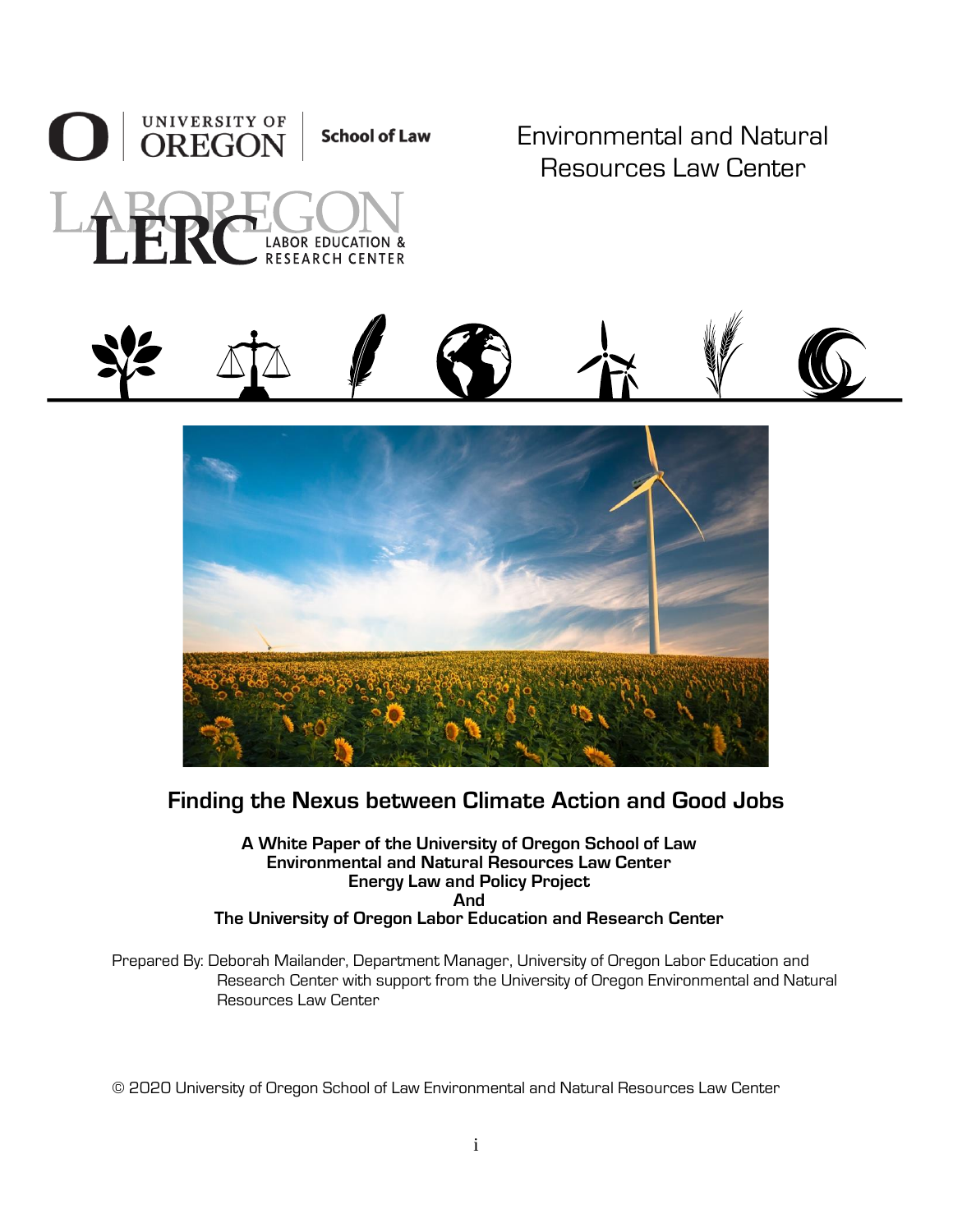

The Environmental & Natural Resources Law Center

University of Oregon School of Law

1515 Agate Street Eugene, Oregon 97403

Cover photo: Gustavo Quepón. https://images.unsplash.com/photo-1472313420546 a46e561861d8?ixlib=rb-

1.2.1&ixid=eyJhcHBfaWQiOjEyMDd9&auto=format&fit=crop&w=1867&q=80

### **DISCLAIMER**

This paper was prepared as the result of work by students and faculty of the University of Oregon School of Law's Environmental and Natural Resources Law (ENR) Center. It does not necessarily represent the views of the University of Oregon, The University of Oregon School of Law, or the ENR Center. The University, the School of Law, and the ENR Center make no warranty, express or implied, and assume no legal liability for the information in this paper; nor does any party represent that the uses of this information will not infringe upon privately owned rights.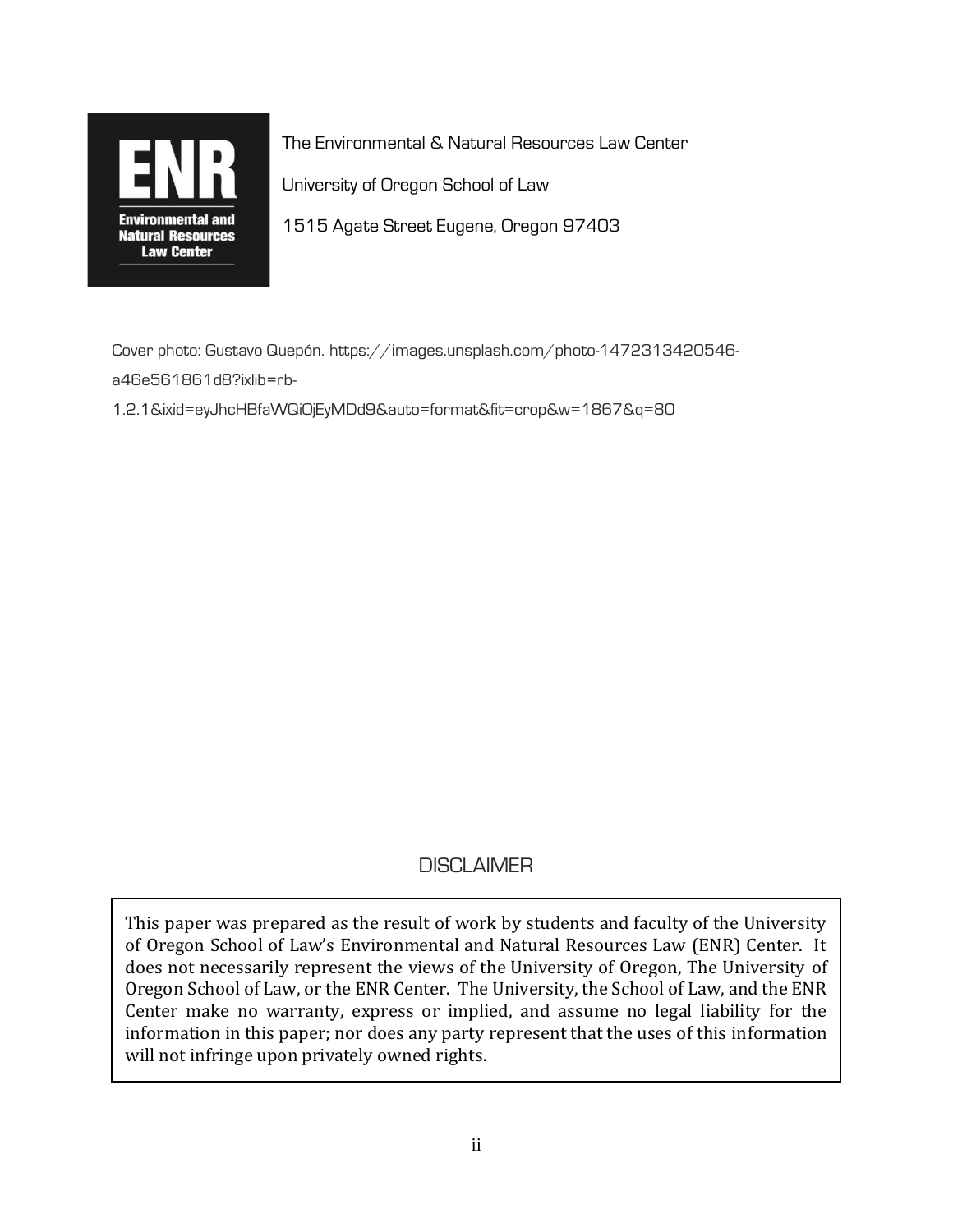# **Acknowledgments**

This white paper was created through a collaboration between the University of Oregon Environmental and Natural Resources Law (ENR) Center's Energy Law and Policy program and the University of Oregon Labor Education and Research Center (LERC). Thank you to both Centers for provided funding for this paper. Thanks also to Greg Dotson, Assistant Professor with the University of Oregon School of Law, for providing technical support on climate policy. We also acknowledge Professor Bob Bussel (LERC's Director), and Lina Stepick (LERC Labor Policy Research Analyst) for reviewing this paper.

# **About this Paper**

This white paper was created through the University of Oregon Environmental and Natural Resources Law (ENR) Center's Oceans, Coasts and Watersheds Project, an interdisciplinary research project focused on engaging the law to promote sustainability for ocean, coastal, and freshwater resources. This project was funded by Northlight.

### **About the Authors**

The author Deborah Mailander, JD, LERC Department Manager, and Contract Writer for the University of Oregon School ENR. The following law fellows with the Energy Law & Policy Program at the ENR contributed substantially to this report: Jack Watson (class of 2020) researched and drafted the section on California, Noah Mikell (class of 2021) surveyed laws in multiple states and summarized them for the section on states overview, and Mathew Bain (Class of 2022) researched and drafted the section on Washington's law.

# **ENR Directors and Staff**

Heather Brinton, ENR Director Apollonia Goeckner, ENR Program Manager Douglas Quirke, Research Associate Michelle Smith, Research Associate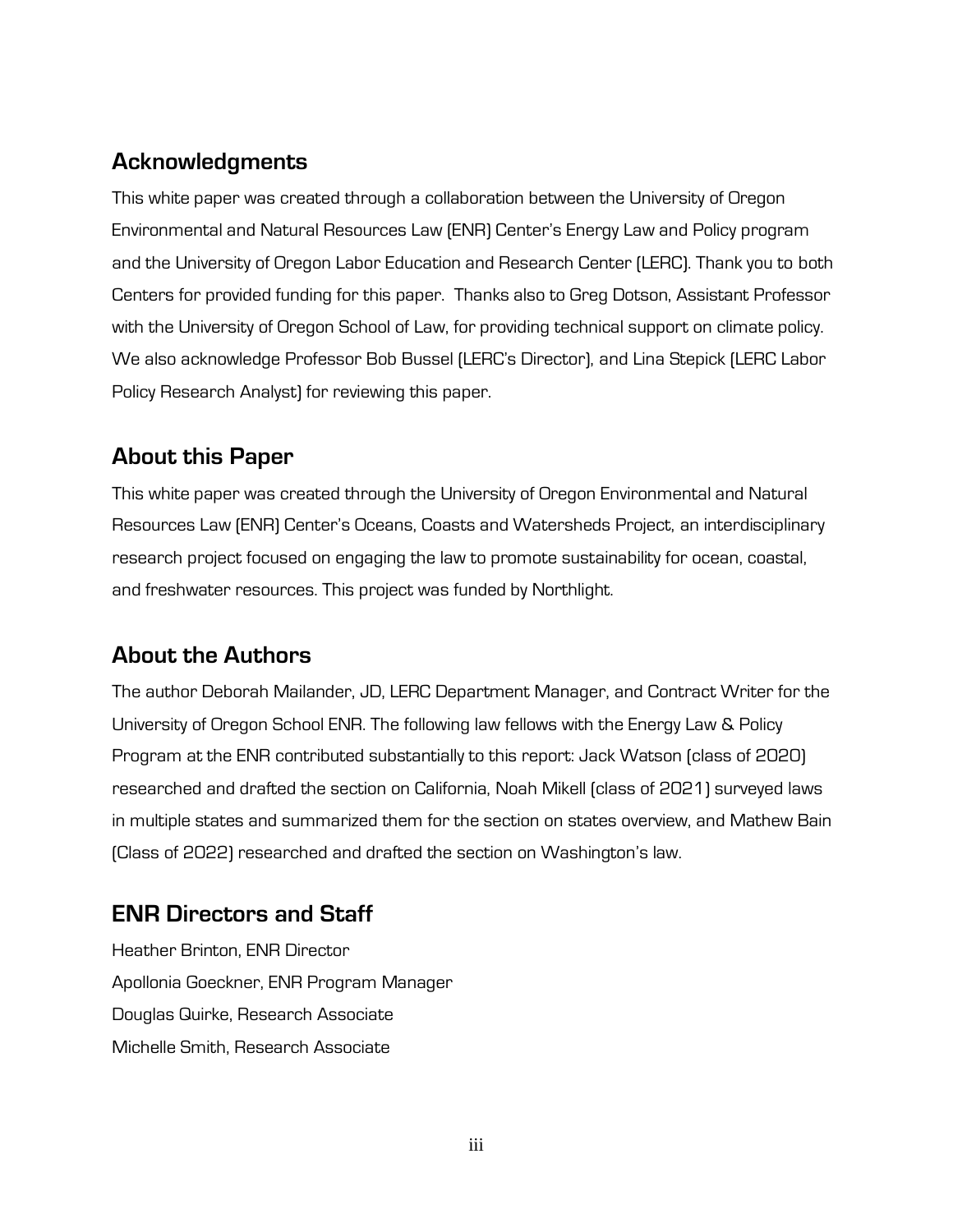Charles Woodward, Research Associate Mary Christina Wood, ENR Faculty Director

### **About the ENR Center**

As part of the ENR Center's mission of "engaging the law to support sustainability on earth," the ENR Center houses seven theme-based, interdisciplinary research projects that team law student enthusiasm with faculty expertise in an effort to bring intellectual energy to bear on some of the most challenging and cutting-edge environmental issues of our day. The seven interdisciplinary research projects are the Conservation Trust Project; the Energy Law and Policy Project; the Food Resiliency Project; the Global Environmental Democracy Project; the Native Environmental Sovereignty Project; the Oceans Coasts and Watersheds Project; and the Sustainable Land Use Project. Each academic year, the Center awards one-year fellowships to a select group of University of Oregon School of Law students to work with ENR faculty members on specific research projects within each of the theme-based, interdisciplinary research projects. The Energy Law & Policy Program explores innovative law and policy that promote a green energy future.

### **About the Labor Education and Research Center**

Since its inception in 1977, the Labor Education and Research Center at the University of Oregon has been dedicated to the presence of a strong, inclusive union movement as an integral element of a just and democratic society. By integrating education, research, and public service, our Labor Center helps to ensure that workers have the skills and support that they need to participate meaningfully in their workplaces and communities.

For more information, please visit enr.uoregon.edu/.

For media inquiries, please contact Apollonia Goeckner at appleg@uoregon.edu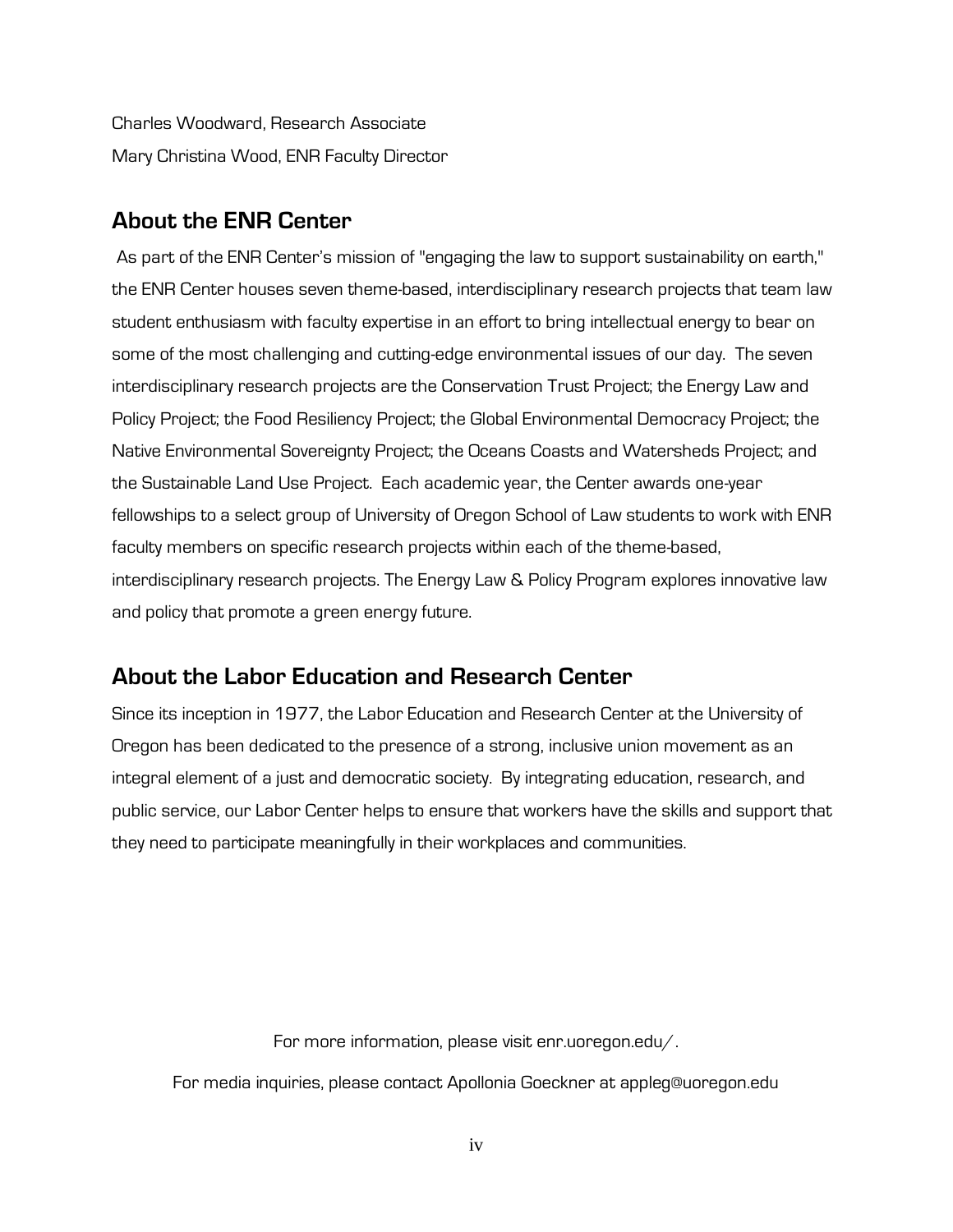# **Table of Contents**

| Ш.                   |                                  |  |
|----------------------|----------------------------------|--|
| III.                 |                                  |  |
| IV.                  |                                  |  |
| А.<br>В.<br>C.<br>D. |                                  |  |
| $V_{\cdot}$          |                                  |  |
| $\Delta$<br>В.       | i.<br>iii.<br>ÍИ.<br>vi.<br>vii. |  |
| $\mathbf{V}$         |                                  |  |
| А.<br>В.<br>C.       |                                  |  |
| VI.                  |                                  |  |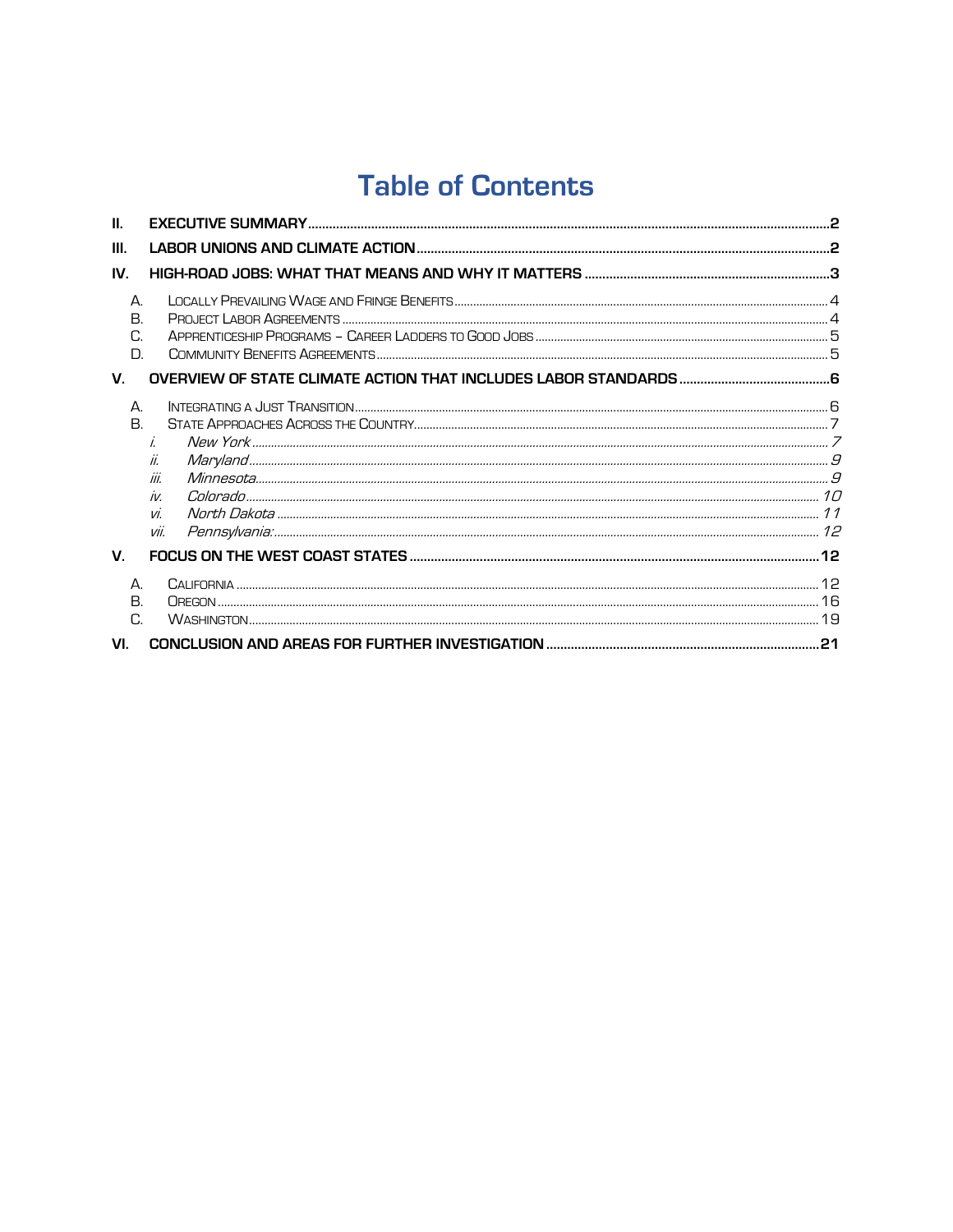#### <span id="page-5-0"></span>**II. EXECUTIVE SUMMARY**

Effectively responding to climate change requires that federal, state, and local governments act quickly to reduce carbon emissions and transition to a sustainable lowcarbon economy. This transition is impacting business operations, government programs, transportation infrastructure, the energy grid, and consumer behavior. This report first describes the need for expanded collaboration across environmental and labor organizations, and the mechanisms for win-win policies. It then provides an overview of states across the country that are taking different approaches, and finally focuses in on the West Coast states. Recommendations for areas needing additional study and reporting are also provided in the conclusion.

The low-carbon transition directly impacts the workers, families, and communities that are participating, willingly or unwillingly, in this shift. Support from workers and affected communities is key to successful climate action plans and policies. While some workers and unions back the Green New Deal and other climate action plans, workers in oil and gas industries as well as other trades remain skeptical that there are meaningful opportunities for them in the renewable energy sector, and their concerns must be addressed as part of transition to the low-carbon economy.

Unions representing nurses, flight attendants, truckers, and public sector workers have come out in favor the Green New Deal or other major climate action plans. These unions support climate action when it can both create job opportunities as well as protect their members (e.g. construction workers, postal workers, firefighters, and nurses) whose jobs and homelives are directly impacted by climate-induced extreme heat incidents, poor air quality, and extreme weather events.

However, other labor organizations are unlikely to support new programs, even those that aim

to create jobs, if their constituents are not at the table during the design and development of climate action plans and policies. Richard Trumka (head of the over 12.5 million strong national AFL-CIO labor union federation) criticized the Green New Deal because "[labor unions] weren't part of the process, so the worker's interest wasn't really figured into it . . . We would want a whole bunch of changes made so that workers and our jobs are protected in the process."

As described later in this report, states are taking a variety of approaches to address climate change from statewide renewable energy targets to "mini green deals" and climate action plans. To achieve the massive shifts that a carbon neutral transition requires, it is vital that environmental advocates, policy makers, and worker-organizations collaborate on win-win solutions that are sustainable for the environment, communities, and the workerbased economy. Groups such as the Labor Network for Sustainability and the BlueGreen Alliance are working to connect labor organizations to climate action and to build bridges between environmental groups and labor union members. This strategy makes sense because workers and labor unions are more likely to endorse climate action if it has specific built-in provisions to create good familywage jobs, allow for worker organizing, and provide training and transition support for workers in these emerging sectors.

#### <span id="page-5-1"></span>**III. LABOR UNIONS AND CLIMATE ACTION**

Labor unions use the power of collective action to create economic justice in the workplace. This includes advocacy for jobs that provide family wages, benefits, career ladders, and a respectful workplace for members. Unions are authorized by federal law to organize workers and negotiate collectively as workers with employers on wages, benefits and working conditions. Union activities also include engagement in national, state, and local public policy development. In the context of climate action and a transition to a low-carbon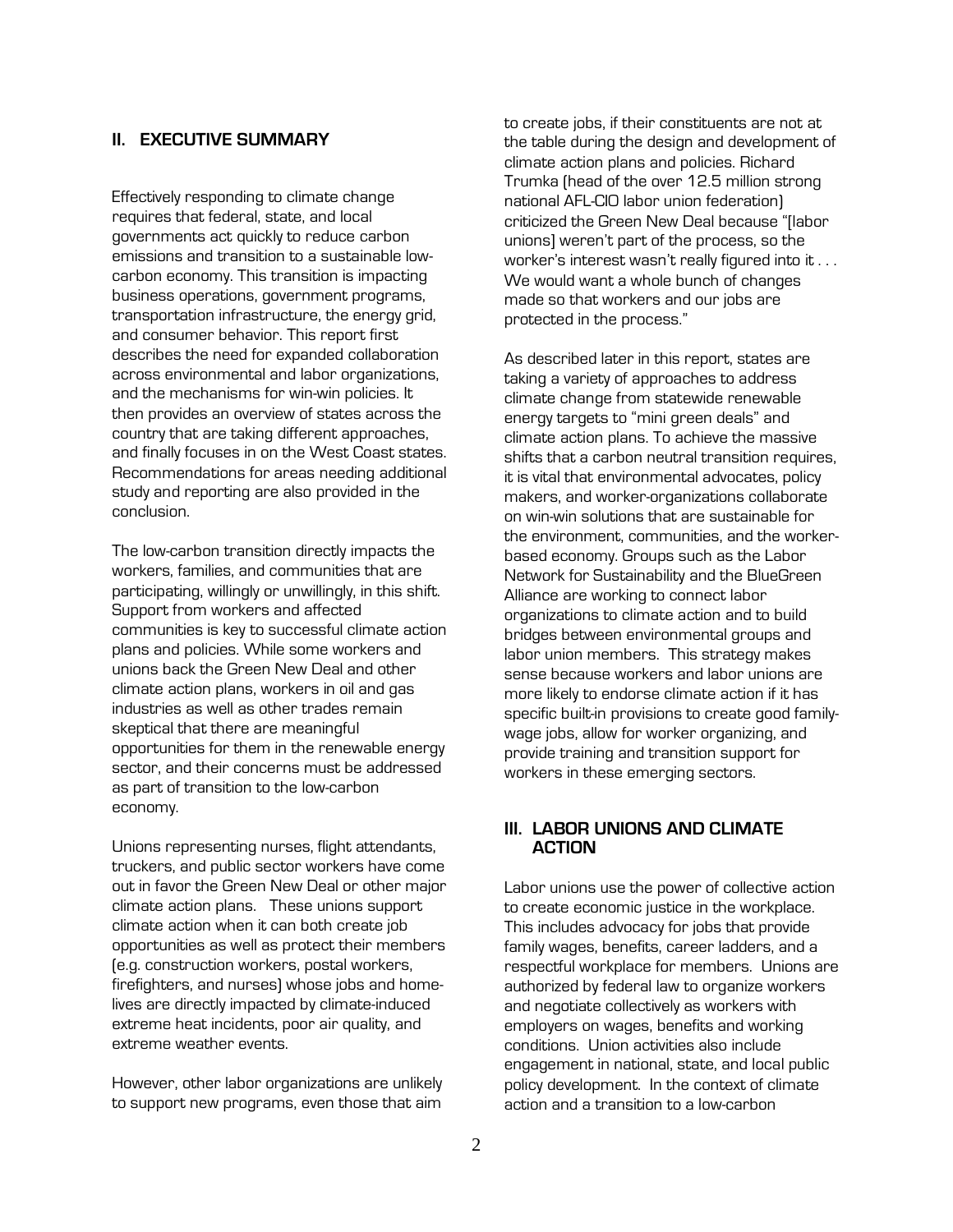economy, unions have staked out a variety of positions. The interests of utility workers are different than the interests of building trades, which are both vastly different than the interests of healthcare workers, emergency service providers, public sector workers, and grocery workers. Just like there is no single voice for what "environmentalists" are advocating, there is also no single voice or interest representing labor unions and other organizations that advocate for workers.

An example of a labor union whose workforce is threatened by the low-carbon transition is the Utility Workers Union of America, which has over has over 50,000 members working in the electric, gas, steam, water, and nuclear industries across the United States. Efforts to eliminate natural gas plants or phase out nuclear power and replace it with renewable electricity generation could jeopardize many of these high-paying jobs and threaten communities throughout the country. Workers in these long-established energy production jobs view the shift away from fossil fuels as an attack by environmentalists on their livelihoods. In a recent utility workers' industry magazine, John Duffy, the national vice president, characterized this fight as a war: "Our members in California locals 132, 482, and 522 are on the front lines in the war against natural gas. That war is referred to as electrification." In addition to job loss, Duffy raised concerns about rising energy costs for low-wage consumers if low-cost energy sources such as natural gas are phased out.

Historically, policy makers and environmental organizations have made only vague promises of new jobs and funding for workforce training programs without clear deliverables. As a result, unions distrust voluntary efforts, unfocused training programs, and undefined job creation. The way to address this high level of distrust is to work with labor upfront, not as an afterthought. Policy developers must respond to affected workers' concerns and provide opportunities for meaningful input on policy proposals. More dialog is needed about how to meet concerns, and to incorporate mandated labor standards such as prevailing

wages, benefits, and incentives to provide economic benefits to workers during this transition. As explained by Neil Hartman, Legislative and Political Director for the Washington State building trades Association:

By investing time up front to develop relationships and trust, we can hit a triple bottom line making sure that economic growth, clean development, and jobs all come together. There are a lot of different ways that policies can be developed to find environmental benefits with a broader movement perspective that includes both sides.

Washington State's experience with the challenges and ultimate success of building coalitions of workers and environmental organizations to support climate action is detailed later in this report. Other states including California, Oregon, and New Mexico have made headway in bringing together stakeholders on win-win solutions to reduce carbon emissions, assist with transitioning workers impacted by the loss of oil and gas jobs, and set high bars for labor standards in the creation of new job opportunities.

#### <span id="page-6-0"></span>**IV. HIGH-ROAD JOBS: WHAT THAT MEANS AND WHY IT MATTERS**

High-road jobs provide family wages, benefits, career ladders, and job training opportunities. But the benefits go beyond the worker. From a policy perspective, high-road jobs increase worker productivity and job satisfaction while reducing dependency on taxpayer-funded social safety nets. The families of employees who are paid a living wage and receive health benefits are less likely to rely on social safety nets such as Medicaid, Supplemental Nutrition Assistance Program (SNAP) benefits, or other taxpayer-funded subsidies. Setting higher labor standards also enables unionized workplaces (and other employers who provide comparable wages and benefits) to be competitive bidders on projects because they are not under-bid by employers that rely on contingent workforces or cut corners on safety and compliance with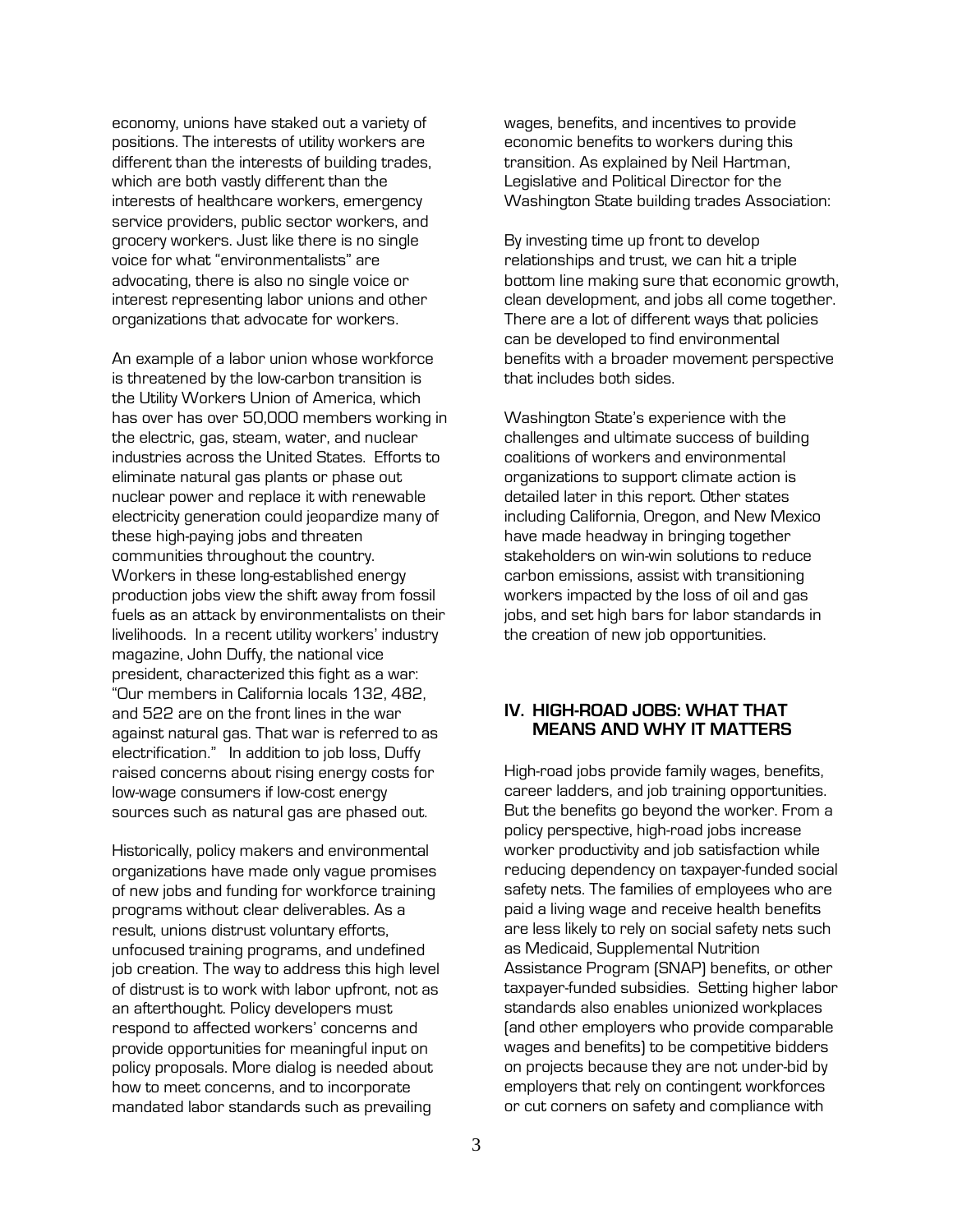wage and hour laws. A report by the American Sustainable Business Council found that "values-based business leaders say incentives would help them adopt more high-road practices—and they believe incentives and regulations are needed to motivate other firms in their industries."

An explanation of common mechanisms for states to incorporate high-road labor standards into construction, development, and manufacturing jobs is provided in the following section. Additionally, University of Oregon law students provided a detailed examination of opportunities for high-road labor standards in federal renewable energy policies in a recent report published by the University of Oregon Environmental & Natural Resources Law **Center** 

#### <span id="page-7-0"></span>**A. Locally Prevailing Wage and Fringe Benefits**

Prevailing wage agreements require that a project or program pay workers the prevailing wage and benefits for that industry and/or location. Prevailing wages are among the most well established labor standards for providing adequate family wage jobs for publicly funded construction, transportation, and development projects. Federal and state prevailing wage laws establish wage floors for different types of skilled construction work on public construction projects, and have been linked to higher incomes and stronger career training institutions for blue-collar construction workers. As a result, prevailing wages measurably boost construction worker salaries, increase homeownership, and build wealth for the middle class.

Federal prevailing wage rates are intended to ensure that government-funded projects pay a wage commensurate with local wages for experienced workers. Several Federal laws establish baseline labor standards for public works projects. Specifically, the Davis Bacon Act (DBA), the Walsh-Healey Public Contracts Act (PCA), and the McNamara-O'Hara Service Contract Act (SCA) impose labor standards for all sectors of employment including

construction, manufacturing, and services. However, the DBA imposes stronger standards by requiring locally "prevailing wages" and applies to all "federally funded" projects through "related acts"—not just contracts with the government. The prevailing wage for the covered occupations is determined by the U.S. Department of Labor through periodic surveys of wages paid in both union and non-union labor in those occupations in surrounding areas. The surveys also include typical benefits that are paid.

Many states have adopted their own versions of prevailing wage laws, referred to as "Little Davis-Bacon" laws, for public projects funded with state dollars. States set their own dollar thresholds, standards for type of projects that fall under the law, and how the prevailing wages are calculated. For example, Washington uses union wages as reflected in collective bargaining agreements to set its prevailing wage rate for certain non-residential public works projects. And California has expanded its prevailing wage laws to include renewable energy projects and power purchase agreements, even for those that are privately funded.

#### <span id="page-7-1"></span>**B. Project Labor Agreements**

A project labor agreement (PLA) is a pre-hire collective bargaining agreement with one or more labor organizations that establishes the terms and conditions of employment for a specific construction project. The federal government established the use of project labor agreements for construction projects through executive order in 2009. The regulations for PLAs require that these agreements set mutually binding procedures to resolve labor disputes, establish procedures for selecting subcontractors, negotiate guarantees against strikes and lockouts, and typically require employers to agree to use union labor, pay prevailing wages, and provide benefits. In addition, many state laws require developers to engage in PLAs for publicly funded construction projects, as discussed in the states overview section of this report.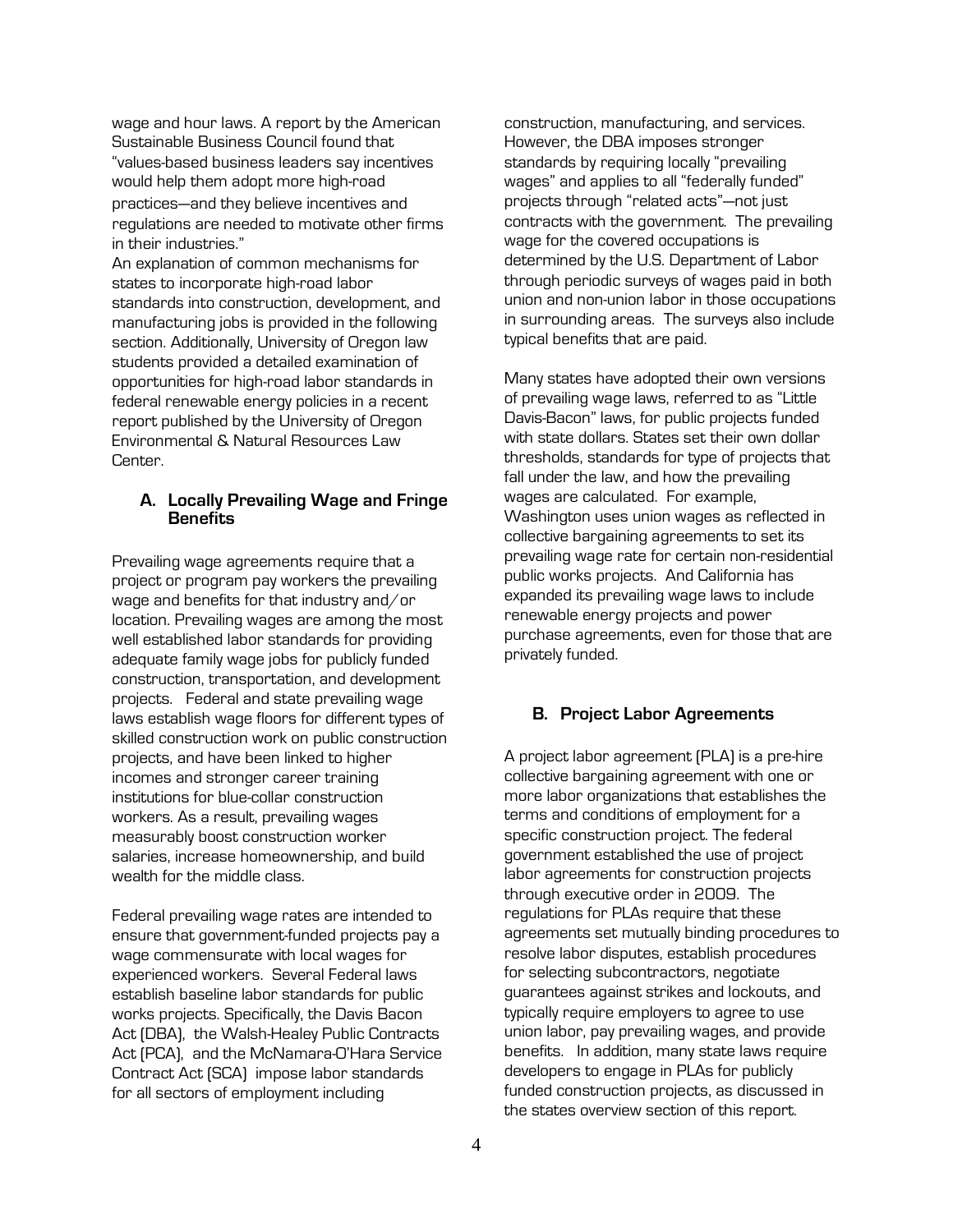#### <span id="page-8-0"></span>**C. Apprenticeship Programs – Career Ladders to Good Jobs**

Having an adequate supply of skilled and trained workers is critical to development of renewable energy and the low-carbon economy. According to the 2020 U.S. Energy and Employment report, during the fourth quarter of 2019, energy efficiency jobs were in high demand with up to 50% of employers reporting difficulty in hiring in manufacturing, construction, sales, and services. Also in 2019 employment in electric power grid technologies grew for natural gas, solar, wind, CHP, hydro, bioenergy, and geothermal while declining in coal-fired and nuclear generation. As a result of these shifts, renewable energy jobs grew by 177,000 jobs between 2015 and 2019 while coal fire generation jobs declined by 13,000 in 2018 and 2019.

Apprenticeship programs are the bedrock of skills development for all types of construction trades, including the renewable energy, energy efficiency, and low-carbon infrastructure sectors. Apprenticeships are industry-funded, "learn-while-you-earn" models that combine onthe-job training, with job-related instruction tied to the attainment of national skills standards. The model also involves progressive increases in an apprentice's skills and wages. Apprenticeship programs typically last between one and six years and include full time work placements combined with classroom education. After completing the program apprentices take written and hands-on exams to graduate to the journey level. Journey people are licensed to work in the trade independently, without supervision. They also earn recognized credentials and may receive college credits that can lead to an associate or bachelor's degree.

Entry into some trade apprenticeship programs, especially union-run programs, can be highly competitive. Pre-apprenticeship programs provide an important first step for high school graduates to start their career path by preparing individuals to enter and

succeed in apprenticeship program. Preapprenticeship programs promote a diverse and skilled workforce and prepare participants to meet the basic qualifications for entry into an apprenticeship, through:

- An approved training curriculum based on industry standards,
- Educational and pre-vocational services,
- Hands-on training in a simulated lab experience or through volunteer opportunities, and
- Assistance in applying to Apprenticeship programs.

Apprenticeship programs are run by sponsors that administer the training program and match apprentices with workplaces for the paid training. States certify both union and nonunion apprenticeship programs, which provide workforce training and career track job placement. Non-union sponsors include individual large employers or industry and business groups and often partner with community colleges.

Many trade unions act as sponsors for apprenticeship programs; including electricians, plumbers, pipefitters, roofers, and sheet metal workers. Union-affiliated Apprenticeship programs can offer their apprentices and journeypeople job opportunities across workplaces and help them to evolve their skills and respond to employment trends such as renewable energy jobs, change. A comparison of union versus non-union electrician apprenticeship programs shows that the union programs provide more job security, higher wages, and career development through union halls. In Oregon, union apprenticeship programs train the majority of workers in the construction trades and have been shown to better serve women and minorities than non-union apprenticeship programs.

#### <span id="page-8-1"></span>**D. Community Benefits Agreements**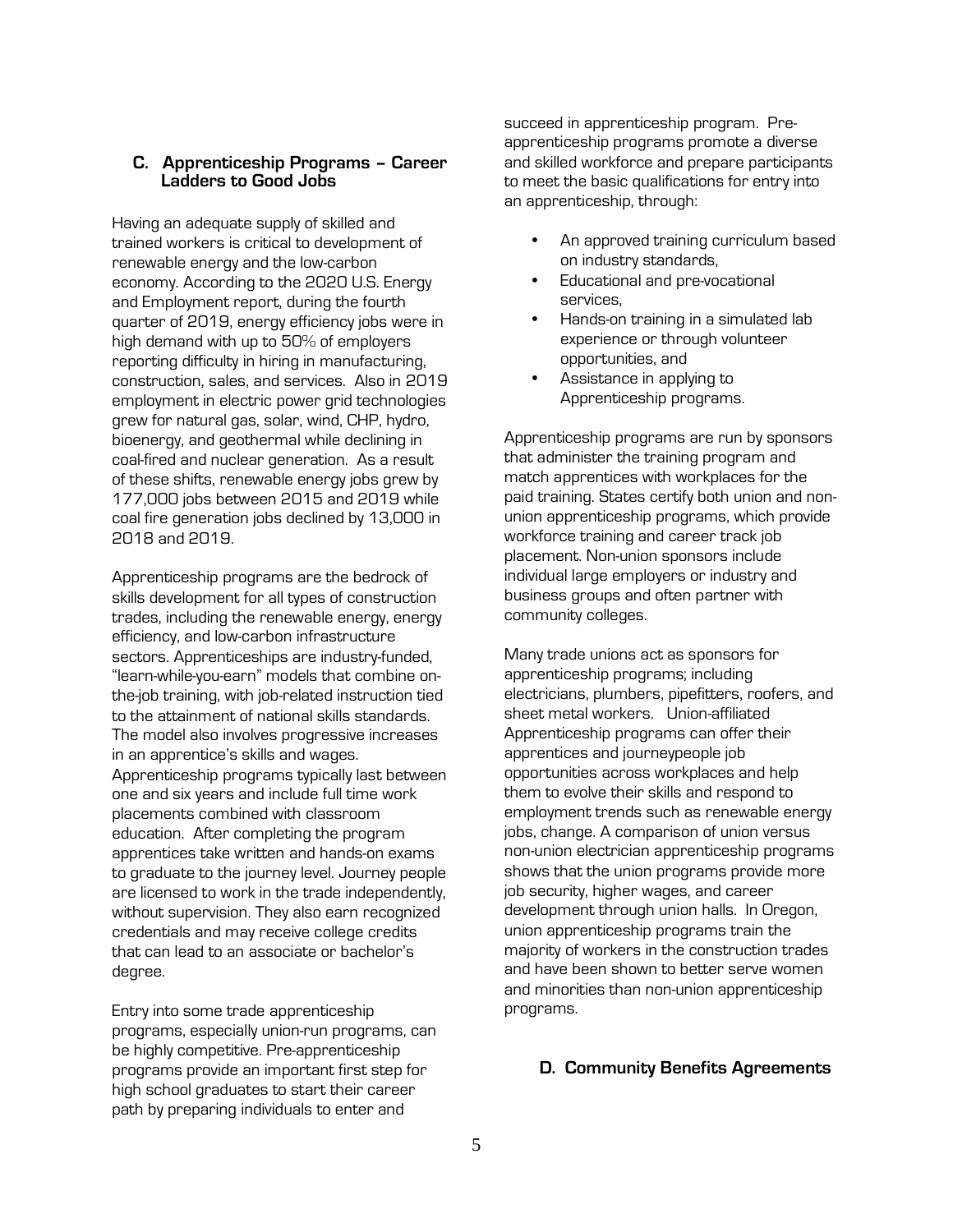Community benefits agreements (CBAs) bring together all of the benefits of prevailing wage laws, apprenticeship programs for a skilled workforce, and the pre-hire project labor agreements. CBAs provide a mechanism for stakeholders in a project to jointly identify winwin solutions through legally binding agreement. These agreements can engage community organizations, developers, labor unions, and local officials to craft customized plans with provisions for wages, working conditions, local hires, and transition of workers to newly created jobs. CBAs can go beyond state and federal labor mandates and through negotiation and civic engagement help promote inclusiveness, transparency, and enforceability. By holding hearings and getting input upfront from affected communities, CBAs can increase public support and prevent work stoppages due to labor disagreements and conflicts with citizen groups.

In the following sections, this report will highlight how states are addressing the needs of workers and creating a fair and equitable transition to the low-carbon economy.

#### <span id="page-9-0"></span>**V. OVERVIEW OF STATE CLIMATE ACTION THAT INCLUDES LABOR STANDARDS**

At the state level, legislation addressing renewable energy and climate change can reflect community values that simultaneously promote clean energy and responsible labor practices. These win-win situations can be easier to navigate at the state level than the Federal level because of the relative responsiveness of legislators to their local constituents. This opportunity, alongside proposed energy transition and carbon reduction goals, can create new policies that address climate change in an equitable way. Bills that include a broader range of labor targets, such as job training programs, union components, wage components, financial mechanisms, and "just transition" provisions, may be more robust in the face of a changing climate and shifting energy markets. That is, legislation that addresses the characteristics

and needs of its workforce provides a more comprehensive approach to making high quality jobs accessible for workers while combating climate change. Moving from an extractive economy and exploited workforce, in this view, readily enables a regenerative economy that supports both a low carbon economy and a revitalized workforce.

The response to these looming changes in our energy systems and workforces have not moved across the nation in a uniform wave, but rather have appeared piecemeal, one state at a time. While aggressive action and novel approaches are well underway in the coastal and more populous states, other regions see less progressive action, if any action at all. The differences in legislation and proposed legislation from state to state underscore the need for creativity in approaching viable clean energy and labor transitions.

#### <span id="page-9-1"></span>**A. Integrating a Just Transition**

One of the core concepts that combines climate action with sustainable and equitable job creation is the just transition. The notion of justice is central to law and policy, but the very word takes on a new meaning in the context of a transitioning workforce in the face of climate change. There are at least two lenses from which to view the just transition. The first is from the historical environmental justice perspective where we must make sure that as changes are implemented, the benefits are shared by groups that have faced discrimination and disproportionately negative impacts from development. The second definition focuses on the loss of well paying, often union, jobs in oil and gas industries, transportation, or other high carbon-emitting industries. This definition acknowledges the need to assist displaced workers and the opportunity to create equally good jobs in the emerging low-carbon economy.

It is especially important to listen to impacted communities and work with them to intentionally create opportunities for low income, rural, and communities of color. The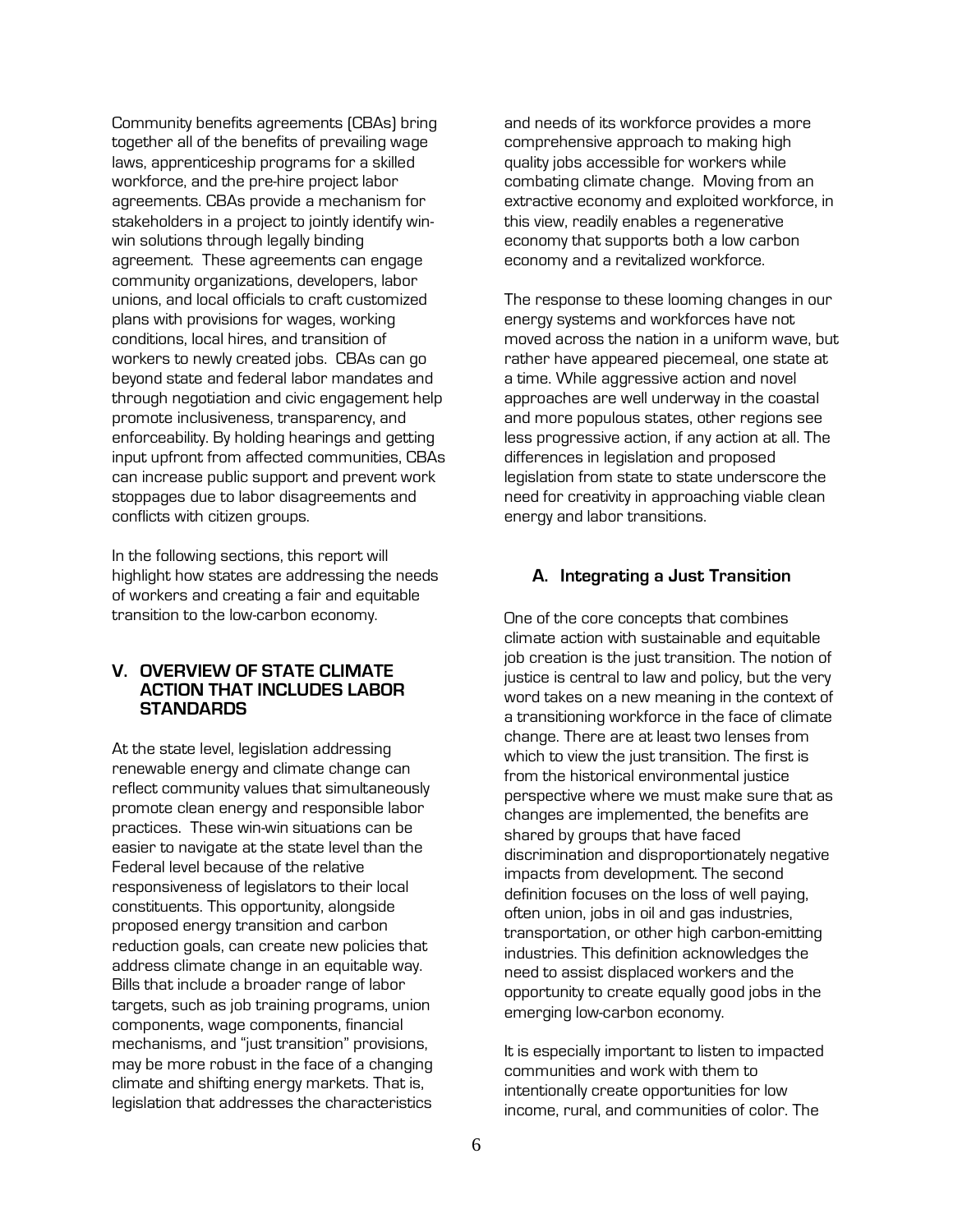Climate Justice Alliance, for example, defines "just transition" as a principled transition from one system to a new one which empowers, redresses past harms, and creates powerful relationships for the future among communities who have historically been marginalized. This organization in particular is dedicated to challenging the economic status quo by organizing communities on the front lines of climate change. As such, their perspective is relevant when pulling apart the terminology and ideology at the center of this evolving conversation. Community benefits agreements are an example of how a broad base of community organizations can come together to form agreements with developers of new construction projects or manufacturing plants. These agreements can benefit local workers, schools, and natural areas that may otherwise be harmed by the development.

The second category of just transition focuses heavily on the jobs being created in the "Green" or low-carbon economy and making sure that they feature family wage jobs, benefits, training, and career ladders. Often new jobs are touted as a goldmine under the Green New Deal and similar state laws as the vision of the new economy. However, are these new jobs providing equivalent replacements for the high paying union jobs in the oil and gas fields? It raises the question of whether workers will support the transition to the new renewable energy and electrification jobs or suffer community disruption and economic disaster, as has been the case with past "job training" initiatives? Is there adequate job training that matches workers' skills with job placement in new industries? Do the new jobs pay family wages and benefits and provide career ladders? Are there policies and incentives to facilitate union representation of these workers to secure these benefits? Unless policies are intentionally put in place, the new jobs are unlikely to pay well or provide opportunities for family wage earners. Many of these considerations are not specifically addressed in new state laws. Therefore, community engagement with rulemaking and implementation will remain key to the success of this transition.

Following here are examples of states that have taken a variety of approaches to addressing climate change and related job growth opportunities. First, we consider actions and proposals in New York, Maryland, and Minnesota, which feature a variety of options and tools that states can utilize to enhance the workforce while also addressing critical climate needs. This win-win relationship can take many shapes, giving legislatures the ability to make prudent decisions based on the best of the available opportunities. Renewable energy jobs, strategic investment instruments, and emissions reductions targets, for example, are all forward looking. That is, each of these components of legislation have their own capacity to promote just transition by creating high quality jobs in a low carbon economy not just for the time being, but well into the future.

#### <span id="page-10-0"></span>**B. State Approaches Across the Country**

Next this report considers the various approaches to reconciling historic economic drivers with the challenge of climate change and opportunities for incentivizing a low-carbon future. While some of the Northeast states are developing progressive proposals, other state legislatures, especially those that are heavily dependent on fossil fuels, have not advanced climate legislation, much less proposals that support the just transition and high quality jobs. In early April of 2020, for example, Kentucky, South Dakota, and West Virginia had all moved to pass legislation prohibiting protests of fossil fuel projects. However, other states that are rich in fossil fuels have taken a different approach, including Colorado and New Mexico that have moved forward with renewable energy expansion and transition plans.

#### i. New York

<span id="page-10-1"></span>In July of 2019, New York adopted a comprehensive approach when the Climate Leadership and Community Protection Act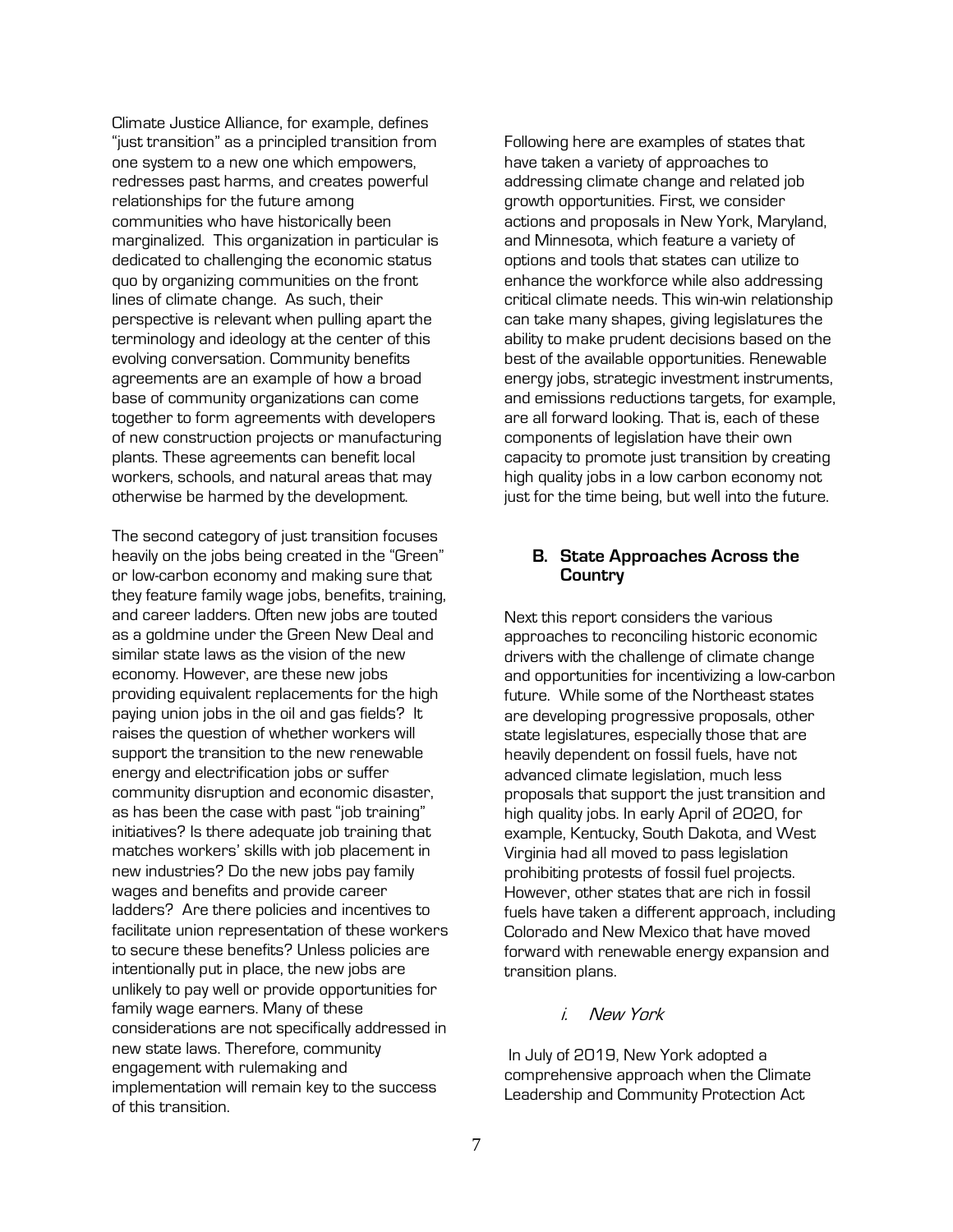(CLCPA) was signed into law. As the name indicates, the Act codifies the climate action goals of state leaders such as renewable energy development and greenhouse gas emissions studies, as well as "community protection." Addressing this second pillar of the Act, the legislature took several steps to ensure that good jobs and a prepared workforce remain the focal point of climate progress in New York. For instance, the Climate Action Council will serve as a committee for not only drafting plans for emission reductions across various economic sectors, but also as a platform for a Climate Justice Working Group (CJWG).

The Climate Justice Working Group is tasked with several distinct purposes throughout the CLCPA. Notably, the CJWG will ensure that the just transition targets of the Climate Action Council are met with respect to disadvantaged communities. This includes a provision that sets a target for disadvantaged communities to receive 40% of the benefits from state climate programs. While the exact details of these benefits are unspecified, the working group is directed to make recommendations to state agencies and authorities, who are responsible for consulting the working group regarding their investments. The Climate Justice Working Group is also authorized to conduct studies and make public reports with recommendations to the Climate Action Council. Through these mechanisms, investments and benefits for community workforces can be assessed on different levels. The costs and benefits of accelerating clean energy growth will necessarily be addressed by such provisions, which aim to include historically underrepresented stakeholders in the planning phase of climate action.

Related to its obligations for studying and assessing community benefits and consultation, the Climate Justice Working Group is also responsible for identifying areas for job creation in a low-carbon economy. Just as the broader Climate Action Council will be identifying strategies for carbon and greenhouse gas reduction, the Climate Justice Working Group will enhance the state's

understanding of other sectors. "The just transition working group is hereby authorized and directed to conduct a study of and report on: [t]he number of jobs created to counter climate change, which shall include but not be limited to the energy sector, building sector, transportation sector, and working lands sector…" The Act also specifies targets for reducing greenhouse gas emissions to 60% of 1990 levels by 2030 and 15% of 1990 levels by 2050. Additional investments in existing solar programs, coupled with an exploration of community distributed generation may coincide with job growth.

Despite the merits of this groundbreaking act, it is not without its deficiencies. Mentions of workforce preparedness and job training programs are scarce in the CLCP. The most substantial mention of this still leaves the reader with inadequate information regarding expectations for the transitioning workforce:

The just transition working group is hereby authorized and directed to conduct a study of and report on: The number of jobs created to counter climate change…The projection of the inventory of jobs needed and the skills and training required to meet the demand of jobs to counter climate change; and [w]orkforce disruption due to community transitions from a low carbon economy."

While the Act does not leave these details out entirely, it is unclear how the State will address job training. It may be inferred that the onus is on the Climate Justice Working Group and the Climate Action Council to both study the issue and provide recommendations along with the reports on job markets and impacted communities. The State may also set out further guidance in subsequent rulemaking.

A second notable gap in this Act is in the category of labor and union components. While other states have mandated project labor agreements and community benefits agreements this language is nowhere to be found in the CLCPA. However, the bill was drafted as a compromise. In order to attain the immense benefits proposed by the Act –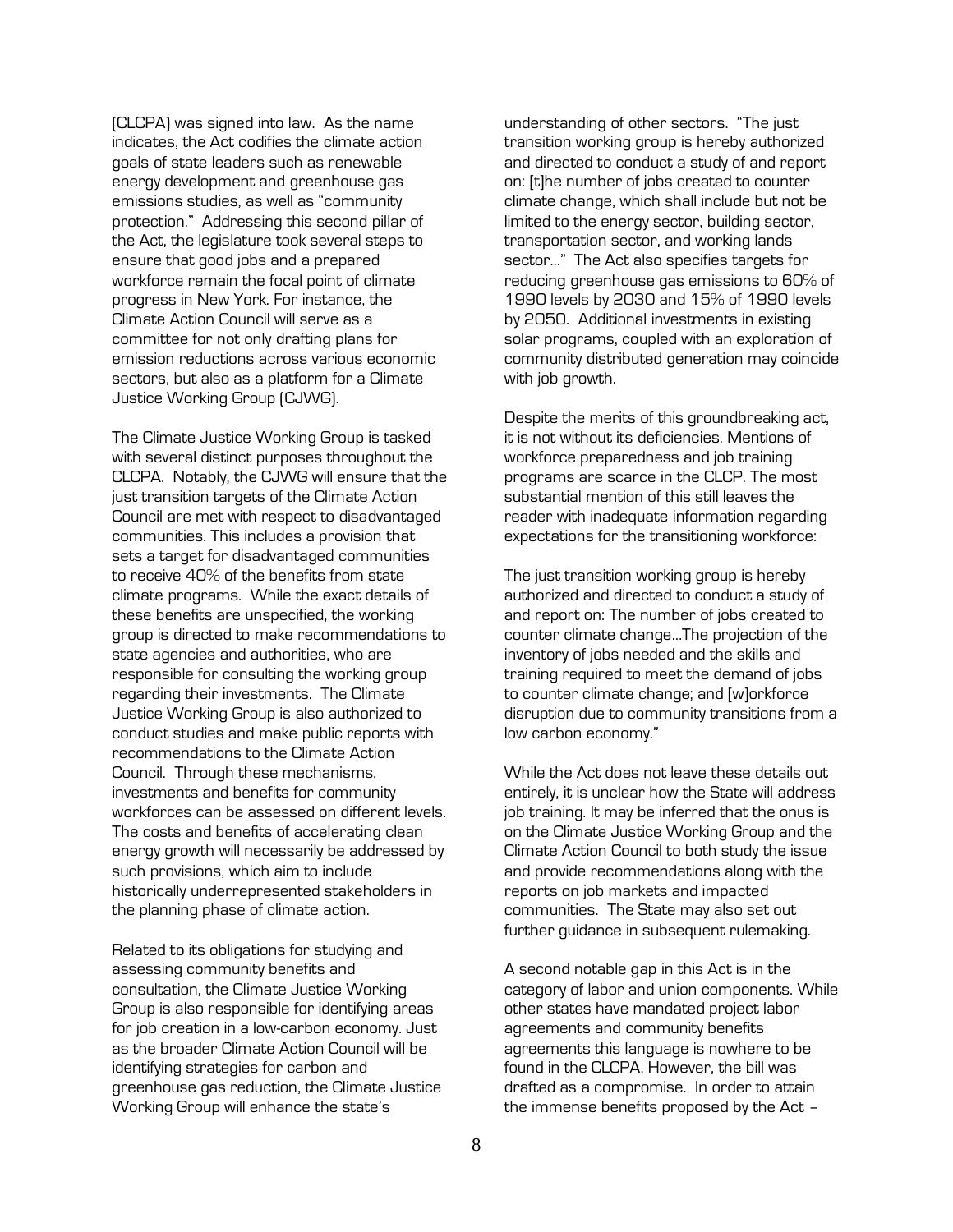heralded as some of the most aggressive pollution reduction in the nation – compromise is inevitable when over 180 advocacy organizations and grassroots groups have stake in this situation. Still, the labor components that were left out were significant. Safety nets for displaced fossil fuel workers, fair wage requirements, and apprenticeship language are absent from the enacted law, leaving uncertainty in these areas.

#### ii. Maryland

<span id="page-12-0"></span>In 2019, Maryland adopted the Clean Energy Jobs Act (CEJA), which like the New York CLCPA contains innovative provisions to address climate change. The bill passed through the state's House and Senate into its final form in early April, advancing without the signature of Governor Larry Hogan. The CEJA places a strong focus on renewable energy, increasing Maryland's Renewable Portfolio Standard (RPS) to 50% by 2030, with 14.5% of the RPS to be reserved for the solar sector by 2028. This increase represents the capacity to support approximately 20,000 jobs in the solar industry, and thousands more in onshore and offshore wind opportunities. By taking explicit and direct actions toward high quality job promotion in the low carbon economy, the bill addresses a wide variety of components to promote a skilled workforce in a transitioning economy.

Maryland's CEJA establishes the Strategic Energy Investment Fund and allocates 50% of its funds to small, minority-owned, womenowned, and veteran-owned businesses participating in the clean energy industry. The bill continues to direct other financial incentives toward these historically disadvantaged groups, promoting participation in the clean energy workforce.

The CEJA also amends Maryland's Labor and Employment law to establish the Clean Energy Workforce Account to fund pre-apprenticeship job training programs, and youth apprenticeship programs. The objective of these programs are to use best practices for

curriculum to engage and prepare young workers to enter and succeed in apprenticeship programs. Training programs may include pre-vocational support services and educational opportunities to prepare people to enter a registered apprenticeship program following training. These programs will be geared toward renewable energy, energy efficiency, energy storage, resource conservation, and transportation. Clearly stated, "[t]he youth apprenticeship jobs training programs and the registered apprenticeship jobs training programs must prepare workers for careers in the solar and wind sectors of the clean energy industry."

Under these programs, the bill includes a preference (with limited exceptions) for workforce training grantees that use or supply American manufactured goods, and the initiation of project labor agreements. This language seems to allow for project labor agreements under a broad range of training programs, not just construction. In addition, certain listed offshore wind project applications require community benefit agreements to be in place for an application to be approved by the Public Service Commission. While the bill lacks further labor-specific components, a focus on high quality jobs in the renewable sectors remains central to this bill. This is evidenced by the requirements of the community benefit agreements, which prioritize opportunities for small, women and minority owned, local businesses, promotion of training opportunities, and a commitment to adhering to prevailing wages. Ultimately, Maryland's bill takes broad action, balancing various responsibilities to the workforce and climate.

#### iii. Minnesota

<span id="page-12-1"></span> In April of 2019, the Minnesota state legislature introduced the "Minnesota Green New Deal Act," coinciding with the activist trend that activated many concerned citizens nationwide. Taking its foundation from the Intergovernmental Panel on Climate Change (IPCC), the proposed bill begins by setting an urgent goal – achieving zero greenhouse gas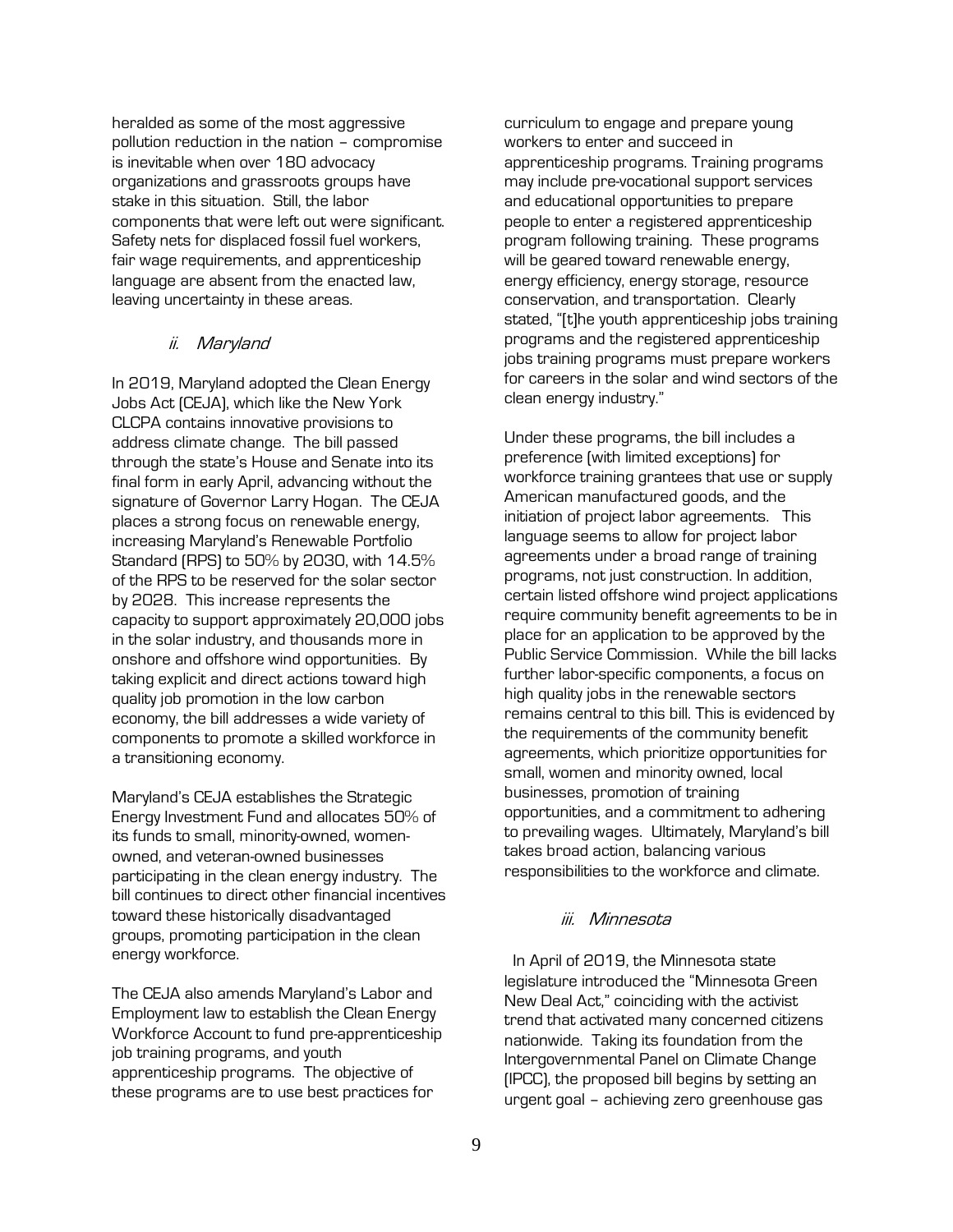(GHG) emissions by the year 2030. This ambitious target is bolstered by a myriad of strong provisions tied to greenhouse gas emission reductions, and clean energy labor practices to support that goal. As of this writing, these innovative ideas are only aspirational, as the bill has yet to be passed. The language of the bill promotes a future in which Minnesotans have access to high quality jobs by striving to include all Minnesotans in the clean energy economy.

Benefits under this subdivision include but are not limited to:

(1) the creation of high-quality jobs in Minnesota that pay wages that support families;

(2) recognition of the rights of workers to organize and unionize;

(3) ensuring workers have the necessary tools, opportunities, and economic assistance to adapt successfully during the energy transition, particularly in communities that host retiring power plants or that contain historically marginalized and underrepresented populations…

A Climate Change Advisory Committee would be created by the passage of this bill to convene a complex cross section of stakeholders. Notably, the language of the proposed bill recognizes the importance of providing assistance to marginalized and lowincome communities. "The commissioner must approve job training programs in occupations that are heavily represented in industries that produce green products and services, and must target the programs to youth, communities of color, indigenous people, individuals with low incomes, workers in fossil fuel industries, and released prisoners."

Should Minnesota's bill be enacted, job training programs will be implemented in industries related to manufacturing, production, installation, repair, and maintenance of green products and services. These products and services cover a wide range of activity including renewable energy production, energy efficiency measures, pollution reduction, natural

resource conservation and management, environmental compliance, and more. This is intended to aid working communities by providing a skilled workforce ready for jobs, while paving the way for the rest of the state to make progress in its GHG reductions, transportation modernization, and efficient use of the financial instruments included in the proposed legislation. Minnesota's well-rounded approach takes a holistic view of solutions that encompass both the labor and clean energy components of just transition.

Next, we look at the states where a large segment of the economy is derived from fossil fuels production and/or processing. The top producing states for crude oil as shown by barrels of production per year are: Texas (1,609,075), North Dakota (461,531), New Mexico (248,958), Oklahoma (200,685), and Colorado (177,817). The top gas producing states based on production in 2019 include Texas, Pennsylvania, West Virginia, New Mexico, Louisiana, and Ohio. Most of these states have not adopted legislation in recent years to reduce carbon emissions and address climate change. For example, West Virginia's energy related legislation provided new tax breaks for coal-fired generation and natural gas storage and transportation. West Virginia also rejected bills to make residential solar power purchase agreements more accessible and provide for a "just transition" bill related to coal and timber jobs. However, as described below, some states are developing new responses to address climate change and seize opportunities from renewable energy development.

#### iv. Colorado

<span id="page-13-0"></span>Colorado is an interesting example because it has a long history of fossil fuel production but is also rich in renewable energy resources. In addition to crude oil production, Colorado holds significant natural gas and coal reserves. Almost 4% of the U.S. total crude oil production takes place in Colorado, which also holds significant crude oil and natural gas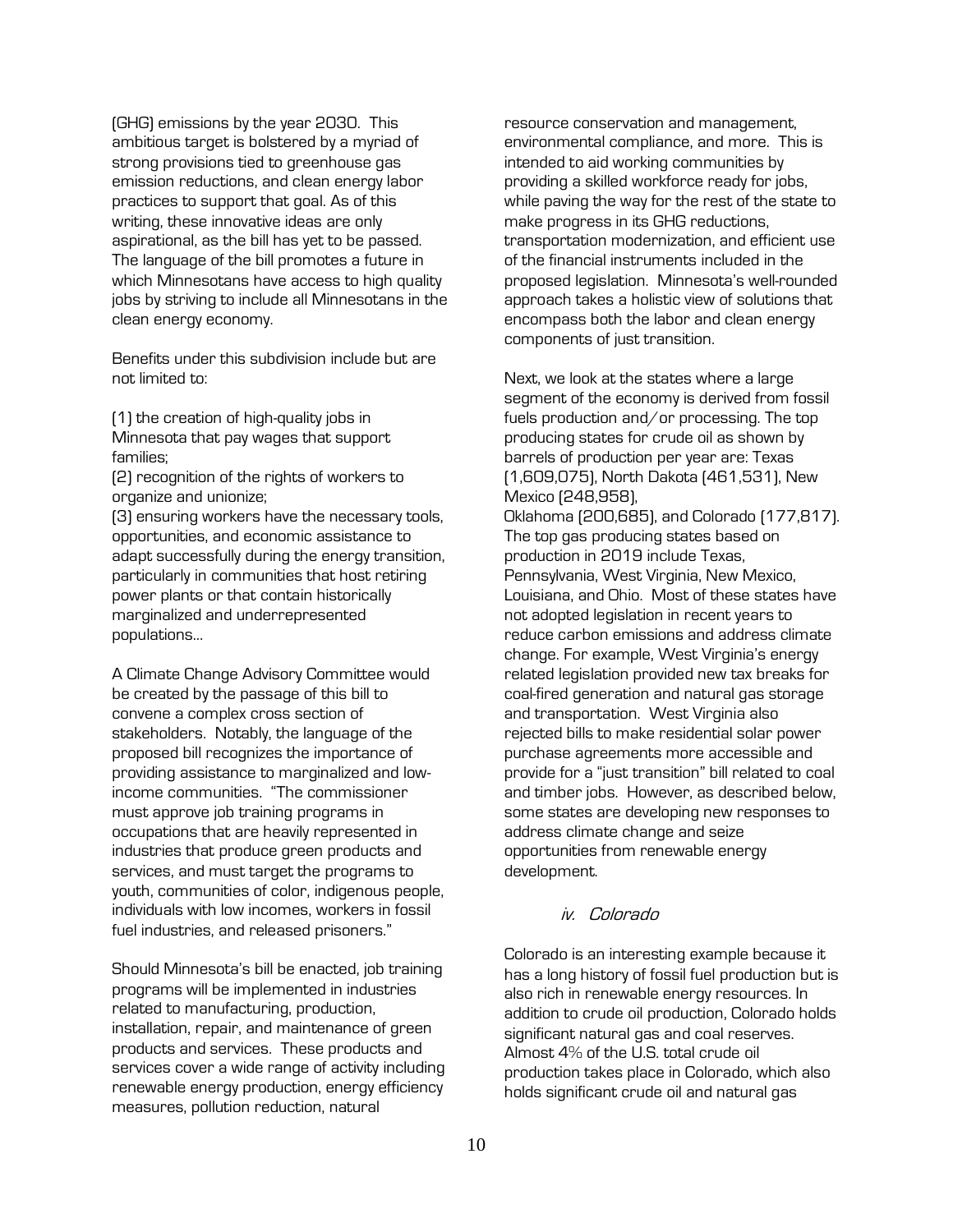reserves. In 2004, Colorado became the first state with a voter-approved renewable portfolio standard (RPS). The requirements have increased several times over the years. Then in 2019, Governor Polis laid out a bold set of priorities and benchmarks in The Governor's Roadmap to 100% Renewable Energy by 2040 and Bold Climate Action. Elements of this plan include increased vehicle electrification, modernizing and transitioning the public utility infrastructure to support 100% renewable energy sources, and efforts to ensure that the new green jobs are quality iobs that benefit local communities.

Seven new laws were passed in 2019 to begin implementing the Governor's Roadmap. Among them are statutes pertaining to renewable energy and utility clean energy plans, which provides that such plans must address the potential need for workforce transition and community assistance plans. Community assistance plans are funding mechanisms paid for by the Utility to impacted communities to subsidize the loss of property tax and other revenue from the decommissioning of the power generation plant. Workforce transition plans require the utility to assess and publicly disclose the impact on loss of jobs and mitigating factors such as job placement and job training. On its face the law does not guarantee remuneration to workers or set a high bar for the quality of the replacement positions offered to displaced workers.

#### v. New Mexico

In 2019 New Mexico adopted landmark legislation, the Energy Transition Act (ETA), which sets statewide renewable energy standards and establishes a pathway for a lowcarbon energy transition away from coal. This bill also provides an important framework for workforce training and transition assistance to affected communities. It phases out coal plants and carbon-producing sources with a goal of zero-carbon standards for investor-owned utilities by 2045 and rural electric cooperatives by 2050. The Act also is noteworthy because it includes \$40 million for

new economic development funding and retraining for plant and mine workers in San Juan County. In addition, it explicitly addresses the need to support local schools through ensuring that replacement facilities are located in the same community as decommissioned sites. For example, new power facilities will be sited in the Four Corners area after the San Juan Generating Station closes.

The ETA was supported and developed by a coalition of community groups, labor unions, energy groups, and advocates as well as support by Governor Grisham. The Nature Conservancy engaged legislators and constituents in discussions and policy development around New Mexico's clean energy future. This bipartisan effort to support for the ETA is likely to provide a durable framework because it already has buyin from diverse stakeholders.

#### vi. North Dakota

<span id="page-14-0"></span>In North Dakota, the focus seems to be on carbon sequestration attempts instead of development of renewable energy infrastructure, economic transition, and a move away from oil and gas. This is not surprising given the state's heavy reliance on the fossil fuel industries. North Dakota's oil and gas economy alone contributed to 1% of the United States' GDP in the first half of the last decade, and production has only grown since then. In 2019, the state was pumping 1,424,625 barrels of oil per day, and over 2.8 billion cubic feet of natural gas daily, setting new all-time high production records. Nonetheless, a small electrical cooperative is vying for a new carbon-capture program for its coal burning plant in a bid to extend the plant's lifetime by another 25 years. On its face, this is not a climate solution nor does it include the same benefits to the workforce demonstrated in the previously mentioned pieces of climate legislation. Furthermore, the U.S. Energy Information Administration forecasts carbon capture's price point at 40% higher than solar installations, and 125% higher than new wind projects.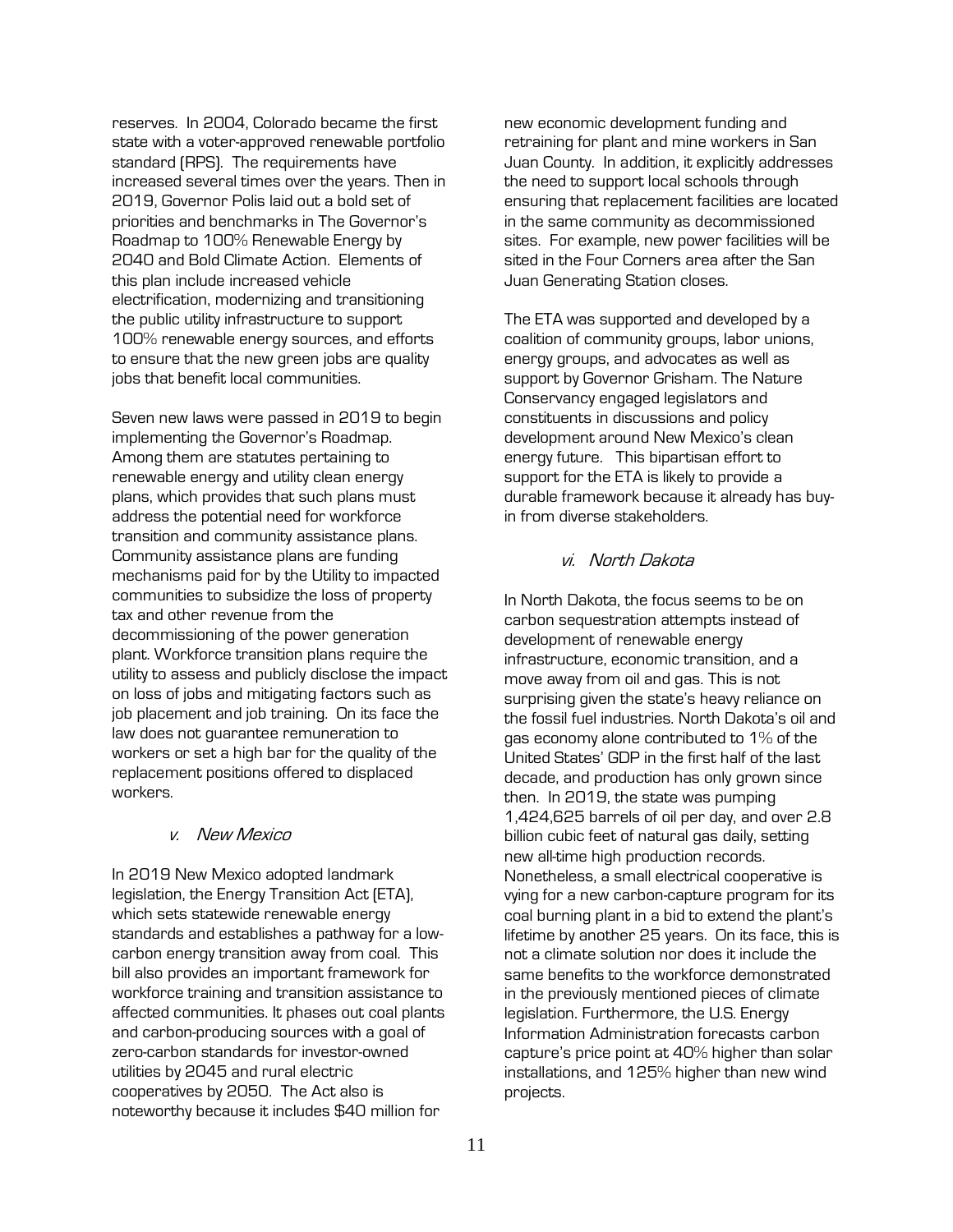#### vii. Pennsylvania:

<span id="page-15-0"></span>Despite the ubiquitous strength of the fossil fuel industry, external pressures such as the East Coast's Regional Greenhouse Gas Initiative (RGGI) have begun to awaken lawmakers to the necessity of getting on board. This was how Pennsylvania Governor Tom Wolf explained the situation, noting that he would like to see collaboration in the legislature before stepping in line with nine of the state's neighbors who have opted into the RGGI. The RGGI is a market based approach to capping and reducing emissions in the region by implementing a mandatory carbon budget in an effort to drive down emissions. Pennsylvania's House Democratic caucus acknowledged that the chances of any sort of climate change legislation in the coming session is slight. Pennsylvania's Secretary for the Department of Environmental Protection has likened addressing climate change to "turning the aircraft carrier," remarking on the practical and political challenges that accompany turning the state's policies in the right direction. This, however, is an indicator that the state agency is making an attempt to orchestrate efforts to act in response to, or in preparation of, climate change impacts. For the time being, however, Republicans in the state legislature have shown more interest in passing a package of bills known as "Energize PA" which aim to expand natural gas production in the state as its primary reduction of carbon emissions.

#### <span id="page-15-1"></span>**V. FOCUS ON THE WEST COAST STATES**

The west-coast states of California, Oregon, and Washington have been innovative collaborators, working both independently and together to address climate change, job growth and economic policies. For example the Pacific Coast Collaborative, which also includes British Columbia, was established in 2008 to "create a job-rich and innovative economy that benefits all residents and leads the world in fighting climate change." In 2018, PCC

members renewed their commitment to investing in resilience for local communities and expanding the renewable energy and low carbon infrastructure: "PCC members will identify successful programs and approaches that are leading to enhanced resilience outcomes and specific opportunities for regional collaboration on key issues such as: mobilization of public and private resources to increase community-level climate resilience, integration of climate resilience into jurisdiction-level policies, and infrastructure finance, among others."

West coast mayors in Los Angeles, Portland, Seattle and other cities also have joined with their governors to oppose efforts by the Trump Administration to weaken the Clean Power Plan and to take concerted action despite the President's withdrawal of the United States from the Paris Climate Accord. The following sections focus in on individual state and municipal efforts in California, Oregon, and Washington to integrate climate action with just transitions and high quality job creation.

#### <span id="page-15-2"></span>**A. California**

California is an innovative leader in addressing climate change, with direct and indirect impacts on job quality as the economy shifts toward renewable energy and electrification. In addition to legislative and regulatory actions, utilities, unions, business collaborations, and nonprofit organizations are also promoting good jobs and the just transition to a lowcarbon economy.

This section first explores some of the major legislative and public programs taking action on climate change, while also promoting good jobs. It describes the state's renewable portfolio standard (RPS) program, followed by a brief introduction of California's cap-and-trade legislation, and important provisions in California's Labor Code. This section will subsequently examine the ballot initiative implemented in the state to redirect funds towards creating green jobs. Lastly, this section will address a longstanding California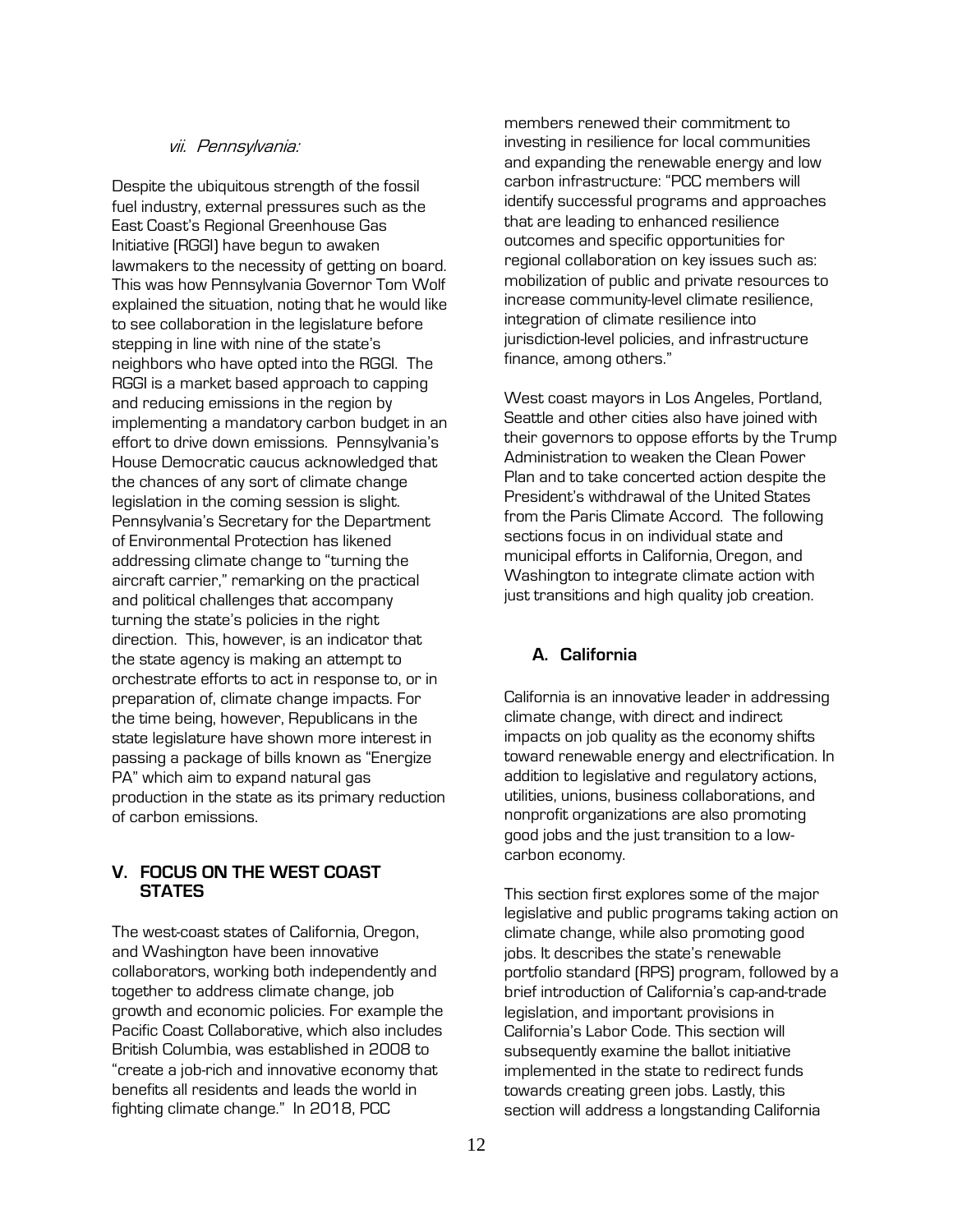law intended to ensure an equitable transition for workers as well as relevant local actions and the emerging California Green New deal proposal.

One of California's most long running climate change solutions is encompassed in its RPS. The state established the RPS program in 2002 with the passage of Senate Bill (SB) 1078. The program required renewable resources to serve 20% of electricity retail sales by 2017. The California RPS program went through two additional changes that increased requirements. In 2015, through SB 350, California mandated a 50% RPS by 2030. A subsequent bill in 2018, SB 100, raised the RPS again to 60% by 2030 and mandated that carbon-free resources generate all of the state's electricity by 2045.

The RPS catalyzed a substantial increase in renewable energy generation capacity in California. Between 2002 and 2015, the state added 11,234 megawatts of new RPScompliant generation capacity. It's been estimated that the RPS created almost 7,500 blue-collar construction job-years (over 15 million job hours) in the San Joaquin Valley. As explained by researchers at the U.C. Berkeley Labor Center: "A combination of state policies helps to ensure that these new jobs provide quality careers. Most utility-scale renewable energy installations in California have been governed by collectively-bargained project labor agreements (PLAs), which require prevailing wage rates, benefits (e.g., pension and healthcare contributions), and employer contributions for training."

California's cap-and-trade program is also a model for other states looking to drive the green economy and job growth. The program was initially authorized in Assembly Bill (AB) 32, also known as the California Global Warming Solutions Act of 2006, which set a statewide carbon limit for 2020. In 2016, the California State Legislature passed an extension to the program in SB 32, requiring a 40% reduction in statewide greenhouse gas emissions from 1990's emissions levels by 2030. The capand-trade program shifts demand for labor as

it limits greenhouse gas emissions from major polluters such as utilities, refineries, and other large industrial facilities. The cap-and-trade program enables businesses to choose between trading allowances or buying offsets and reducing their greenhouse gas emissions. The program has caused job losses in some pollutant heavy industries, but also created substantial job growth through labor-intensive investment, resulting in positive net employment from the program.

California's prevailing wage laws have progressed hand-in-hand with climate focused legislation. In 2012, SB 136 amended California Labor Code § 1720.6 to require the prevailing wage law to apply to Power Purchase Agreements (PPA) when the generating resource is built on public property and supplies more than half the power back to the public property owner. This new definition provides that prevailing wage law includes any construction work, even when done under private contract, when the work is "performed in connection with the construction or maintenance of renewable energy generating capacity or energy efficiency improvements."

Californians have also leveraged the ballot initiative process to facilitate a just transition to clean energy. California Proposition 39, also known as the California Clean Energy Jobs Act (CCEJA), provided funding to local education districts for energy efficiency projects and training to reduce the use of fossil fuels. CCEJA and the implementing provisions of SB 73 provided for an annual transfer of \$550 million from California's General Fund into a Clean Energy Job Creation Fund for five fiscal years from 2013-2018. The program also aimed to "create good-paying energy efficiency and clean energy jobs in California," as well as support training and employment for youth and veterans. The California Energy Commission reported that the program awarded more than \$1.7 billion to schools for planning and installing energy efficiency upgrades and clean energy generation measures.

There are three components of Proposition 39's energy efficiency retrofit and clean energy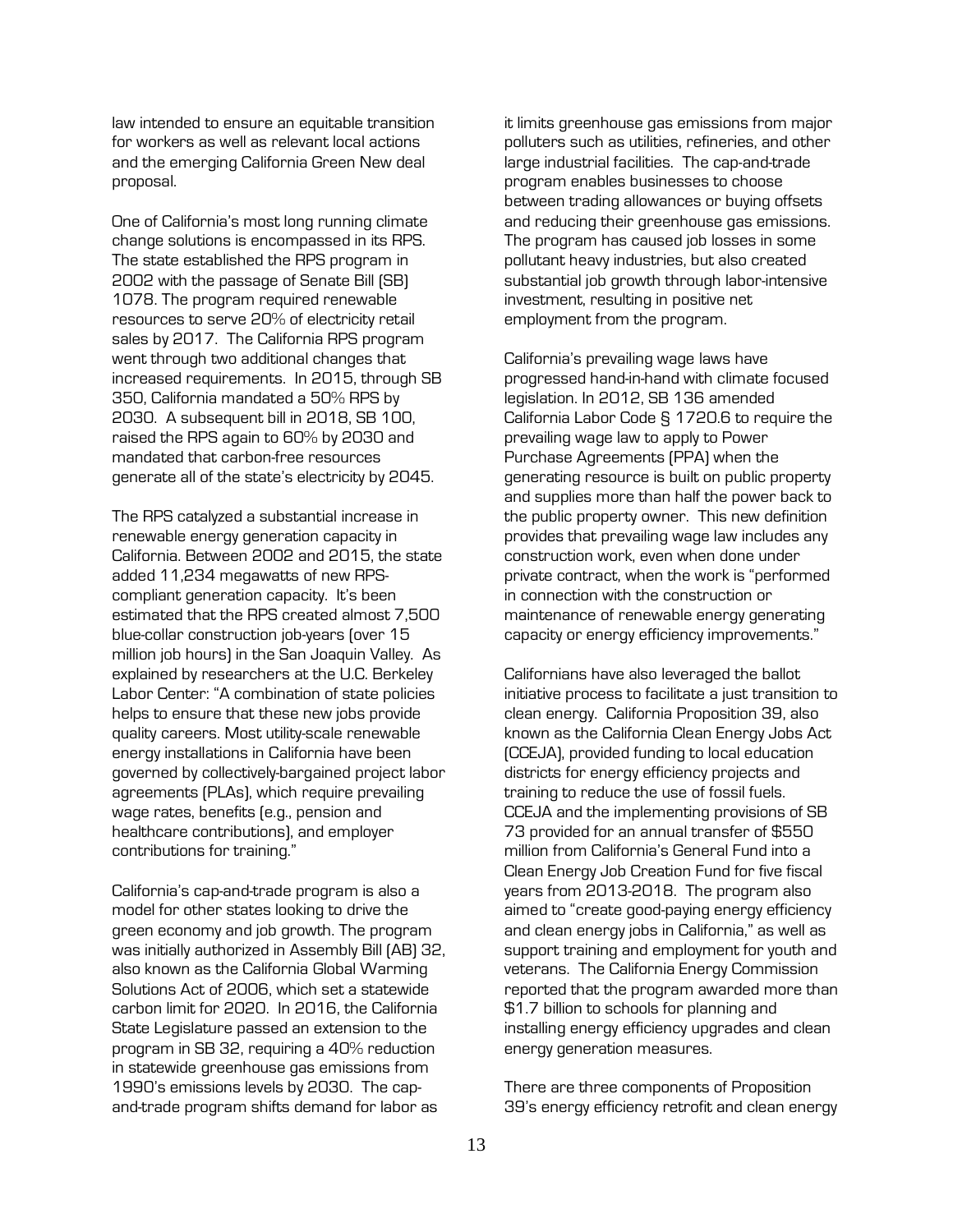program: the K-12 program, the Community College Program, and the California Conservation Corps program. Over 80% of the program's funding went to the K-12 program. According to the Citizen Oversight Board created by SB 73, the entire program is responsible for 19,812 new jobs after a direct investment of \$1.481 billion. The board's report discusses the distribution of hours worked in the K-12 program and found that 18% of total hours worked were completed by apprentices. Overall, the program produced positive benefits including creation of meaningful jobs capable of supporting families for construction workers and key training opportunities for apprentices.

California's scheme for decommissioning nuclear facilities is another example of regulations that have preserved well-paying iobs with benefits. California Assembly Bill 4686 was adopted in 1988, and included language relating to the transition of utility operators employed at nuclear facilities following the decommissioning or closure of a power plant. The bill requires each utility closing a nuclear facility to assist "in finding comparable alternative employment opportunities for its employees who become unemployed as the result of decommissioning . . . ."

In 2016, the Diablo Canyon Nuclear Facility, owned by Pacific Gas & Electric (PG&E) closed in compliance with California's RPS. Subsequently, PG&E entered into an agreement with the International Brotherhood of Electrical Workers (IBEW) Local 1245, the Coalition of California Utility employees, Friends of the Earth, Natural Resources Defense Council, Environment California, and the Alliance for Nuclear Responsibility. The agreement permits Diablo Canyon to operate until 2025, but allows PG&E to abandon the relicensing process for the facility. The agreement also contains three different employee programs offered to PG&E's operators at Diablo Canyon. This threepronged approach included an employee severance program, a retention program, and a retraining and development program to

facilitate redeployment of a portion of plant personnel elsewhere within the company.

California administrative agencies have also developed innovative programs to facilitate the shift away from fossil fuels. For example, the California Air Resources Board (CARB) voted in 2018 to mandate that all public transit agencies in the state operate zero emission transit buses by 2040. The agreement was the result of collaboration by a broad coalition of labor, environmental, and economic justice organizations. Transitioning to electric buses opened the door for organizations such as BlueGreen Alliance and Jobs to Move America (JMA) to promote jobs assembling these new buses and create economic opportunities for disadvantaged workers. BlueGreen Alliance and JMA worked with the California Department of General Services to put forward a master contract for manufacturing zero emission buses that incentivized bidders to provide high-quality, good paying jobs. All electric buses purchased under the contract need to meet all specifications of the master contract including labor standards.

CARB has supported this mandate and funds projects to assist with the transition. Accelerating interest in electric buses has driven expansion of domestic electric bus manufacturing, which was previously dominated by China, Sweden, and the Netherlands. For example, CARB awarded funding to the San Joaquin Valley Air Pollution Control District for the deployment of fifteen allelectric Proterra buses, as well as eleven Proterra depot chargers and four Proterra fast chargers. Proterra is a major manufacturer of electric buses proudly focused on fostering American innovation, labor, and compliance with the Buy American Act. The 1983 Buy American Act is a provision of the U.S. Surface Transportation Assistance Act requiring the government (subject to various exceptions) to purchase products "manufactured in the United States substantially all from articles, materials, or supplies mined, produced, or manufactured in the United States . . . . "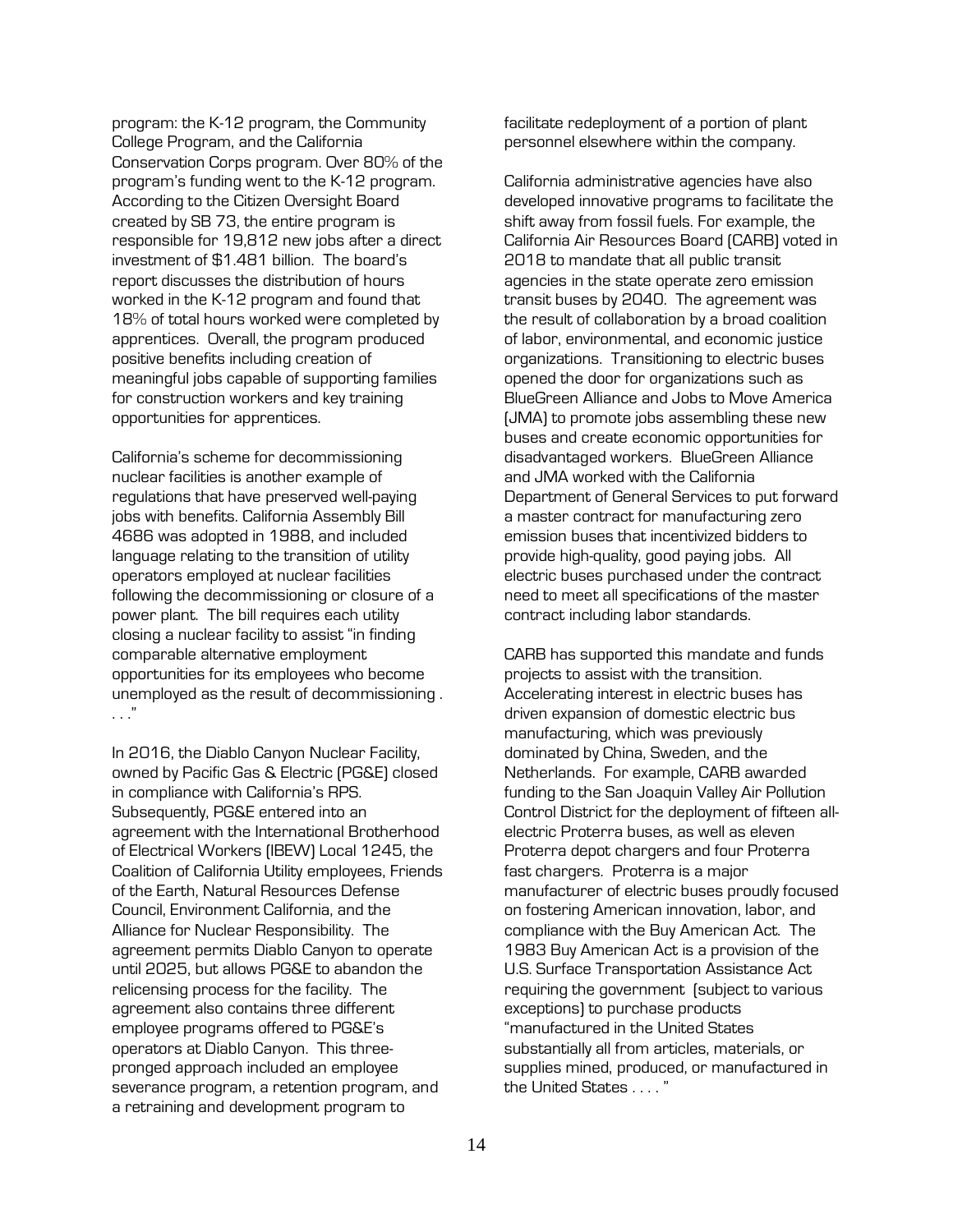Proterra recently built a new manufacturing plant in southern California to meet the growing demand for its buses. Notably, Proterra did not resist the successful organizing campaign by United Steelworkers Local 675 to unionize the new plant's workforce. This union affiliation safeguards a well-trained workforce with high quality jobs. While the California plant is just one of Proterra's sites, it highlights the need to combine workers' interests with environmental concerns. Commenting on the successful union campaign, Proterra Executive Director Ryan Popple (formerly with Tesla Motors) stated, "If you can have environmental advocacy groups and labor advocacy groups aligned, I think you end up getting more done from a policy perspective."

The Los Angeles Department of Water and Power (LADWP), the largest municipal utility in the United States, took decisive action to incorporate high quality jobs as it transitions to an energy grid without fossil fuels. Two examples of local efforts to incorporate equitable labor standards are the LADWP's Utility Pre-Craft Trainee (UPCT) program and the LADWP Eland Solar Facility PPA.

The UPCT program is a collaboration between LADWP and the IBEW Local 18 with significant engagement by the community organization, RePower LA. The program has provided high quality jobs and career paths in an area of Los Angeles that was plagued by low-wage jobs and dirty energy generation. The UPCT functions as a pre-apprentice training program, paying trainees as they learn. Applicants accepted into the program work full-time servicing lowincome residential customers by installing the equipment required to implement LADWP's weatherization policy. The pre-apprenticeship gives participants on-the-job training, classroom experience, and guaranteed full health benefits. Trainees receive online preparations for the civil service exams as well as work experience in a variety of roles with the utility. Upon completion of the UPCT program, trainees are hired into apprentice-level civil service positions. The UPCT program enables the trainee to pursue a career with sufficient

benefits to provide for a family. Researchers analyzing the UPCT program found that 68.3% of trainees come from zip codes severely below the federal poverty line. Additionally, the trainees are a racially and ethnically diverse group, and over a third of trainees have children under the age of eighteen.

Solar panel installations have seen huge economic growth but concerns remain about whether the jobs created by such projects pay family wages, provide benefits and offer career advancement opportunities. On November 6, 2019, the LADWP Board of Commissioners received the final approval from the Los Angeles City Council to move forward with what will be the largest solar and energy storage project in the United States. The Eland Solar and Storage Center will provide power to both LADWP and Glendale Water and Power. This collaboration with 8minute Solar Energy will result in a 25-year long PPA, with 8minute Solar Energy building and owning the facility. The vote from LADWP Board of Commissioners only moved forward after 8minute Solar Energy finalized and signed a project labor agreement (PLA) with IBEW Local 428 in Kern County, California. Previous attempts to move for a vote failed to adequately address LADWP's concerns surrounding the lack of quality labor positions. The PLA ensures construction of the project will provide well-paid green jobs to Southern California, specifically the creation of 700 jobs over a fourteen-month period and the employment of forty long-term operations and maintenance staff after completion.

Joint Venture Silicon Valley's climate prosperity program is another example of a successful collaboration between the public and private sectors to create high-quality clean energy jobs. This program connects local governments, businesses, and institutions to implement climate solutions. It specifically recognizes the key role of the workforce in the transition. The resulting "greenprint" for Silicon Valley identifies opportunities for local businesses to grow and develop products and services that reduce dependence on fossil fuels. The climate prosperity program aims to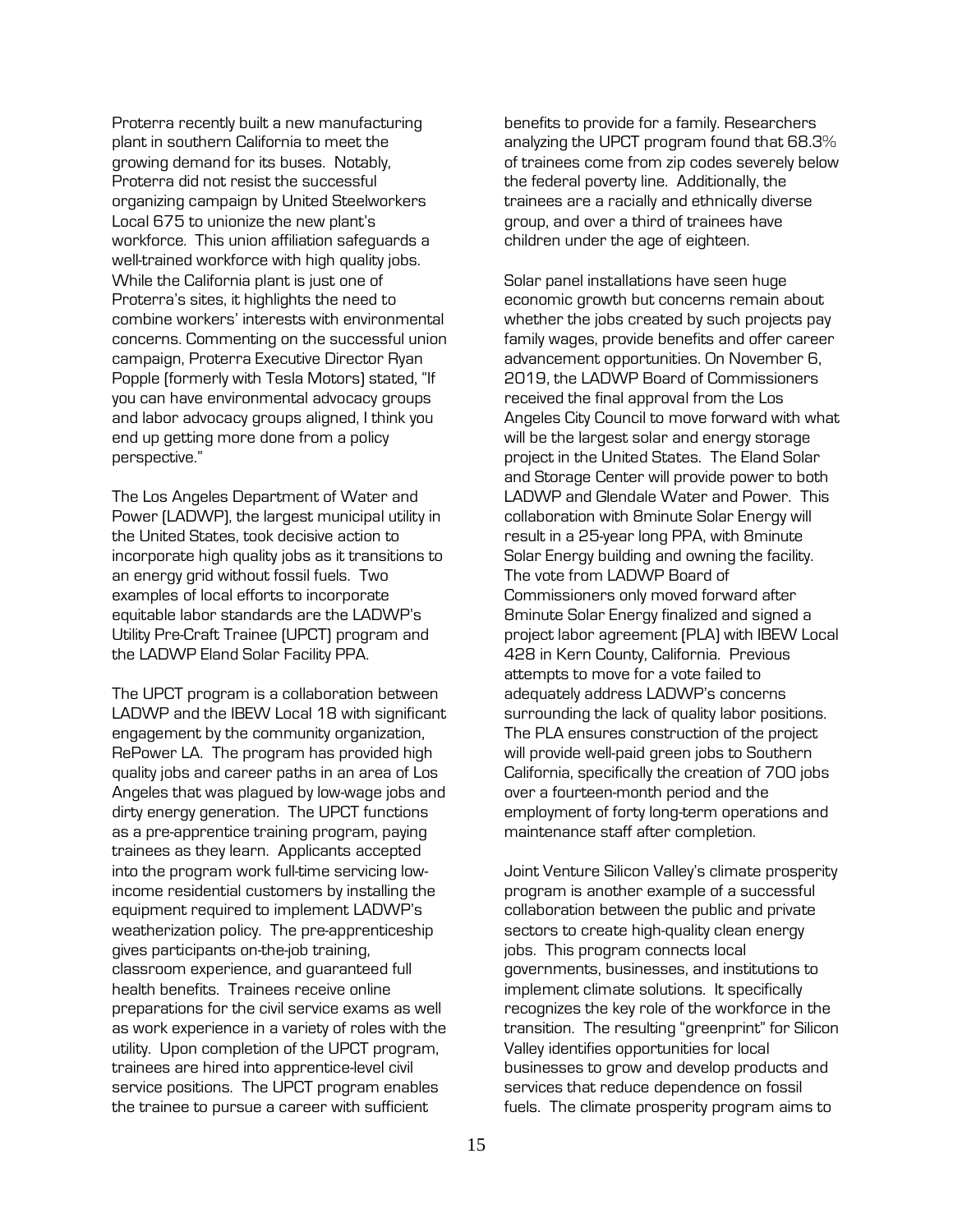work from the conclusion of the Rockefeller Brothers Fund and Global Urban Development. They concluded in 2007 that, "the time has come to demonstrate that environment and the economy are not the antagonists they once seemed; that taking action against the threat of global warming at the community level not only reduces the economic costs of adaptation, but can actually stimulate economic growth."

In 2020, California continues to propose legislation to benefit workers in the transition to a green economy. The California State Legislature recently introduced AB 1839, an attempt by several assembly members to implement California's version of the Green New Deal. While early readings of the bill contain few details about how it would be implemented, it does contain language aimed at labor. Section 71442(b) reads, "[e]nsuring that the jobs created or maintained by climate policy are good, family-supporting jobs, safe and free from abuse, and that they provide career ladders, benefits, and protections for workers' rights to organize . . . ." The inclusion of this language suggests the bill's authors have an eye towards best labor practices in their attempts to address climate change.

#### <span id="page-19-0"></span>**B. Oregon**

Oregon has a long legacy of citizen engagement to bring about innovative public interest conservation policies. Notable achievements include the nation's first bottle bill, protection of public beach access, and a comprehensive land use planning system. More recently, business and policy makers have turned toward investments in clean energy programs as a response to the threat of carbon emissions and climate change. The 2016 Clean Energy and Coal Transition Act marked a significant step toward transitioning Oregon's major utilities to clean energy. Currently more than 55,000 Oregonians work in clean energy sector jobs including renewable energy, energy efficiency, and clean vehicles. Over 11,000 of these jobs are in rural areas, with the added potential benefit of stabilizing those economies, which have been impacted by the loss of timber, mining, and ranching jobs. Nonetheless, as discussed below, attempts to adopt a comprehensive carbon trading program to reduce overall emissions in Oregon have been stymied by opponents of these initiatives.

Oregon has been studying the problem of global warming since 2003, with the creation of the West Coast Global Warming Initiative. The following year, Governor Kulongoski established the Global Warming Advisory Group to develop recommendations for how Oregon can reduce its greenhouse gas emissions. Then in 2007 the Western Climate Initiative formed to address regional, multistate solutions to climate change. Also in 2007, HB 3543 passed, creating Oregonspecific greenhouse gas reduction goals and creating the Global Warming Commission and the Oregon Climate Change Research Institute. An important milestone was in 2016, when the Oregon legislature passed the Clean Electricity and Coal Transition Act (Clean Electricity Act). The Clean Electricity Act doubled the State's commitment to clean energy to 50% new, renewable energy by 2040. This law is intended to reduce dependence on coal-fired power and stimulate investments in wind, solar, hydropower and other renewable energy sources. This law is also expected to drive job growth in these industries, particularly in rural Oregon, where wind and solar projects are most promising. The bill most directly impacts operations of the electrical companies Portland General Electric and Pacific Power by increasing the mandatory renewable energy portfolios, and protecting customers from excessive rate increases.

From 2017 through 2020, a wide coalition of legislators, climate activists, and labor organizations came together and supported the Clean Energy Jobs Bill (HB2020), which was designed to create a comprehensive cap and invest carbon pricing program. The bill set limits for major polluters, limiting their individual emissions to 25,000 metric tons or more of greenhouse gases per year to begin with, then declining emissions over subsequent years as new technologies and processes enabled further reductions. Major carbon emitters would pay for every ton of carbon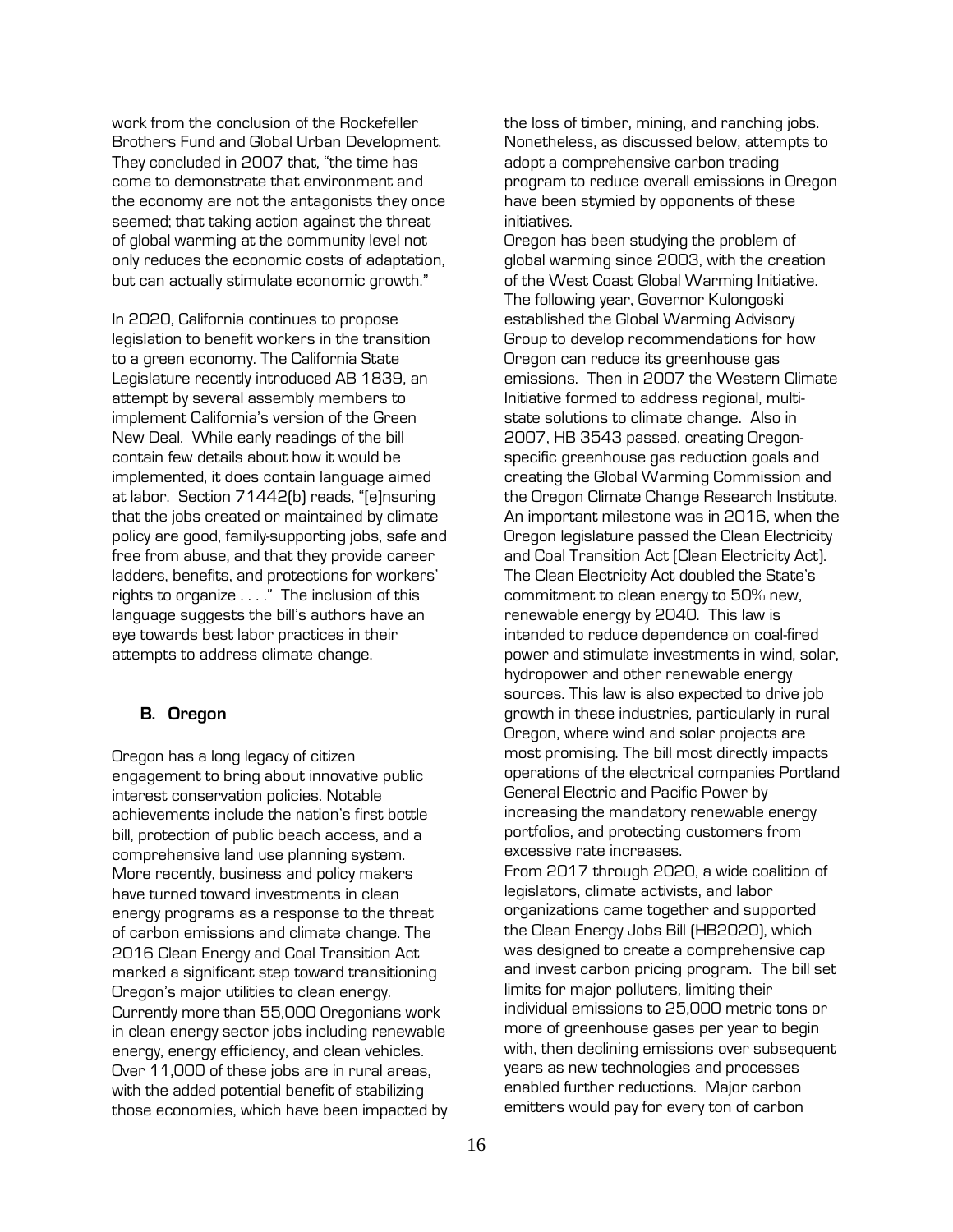pollution released and the bill provided flexibility and incentives to cut emissions. These fees would then be used to invest in renewable energy projects such as solar installations, transportation projects, and job training programs. Nearly 60 organizations including farmworkers, environmental organizations, scientists and ecumenical groups signed on to support the bill.

Analysis of the HB2020 by the Berkeley Economic Advising and Research group found that:

Oregon can meet its 2050 climate goals in ways that achieve higher aggregate economic growth and employment. More aggressive GHG mitigation pathways, reducing 2035 emissions 45% below 1990 levels, will confer greater benefits on the state economy, adding about 1% to GDP and about 17,000 new jobs. Sustaining these reductions to 80% below 1990 by 2050 would increase GDP over 2.5% and add about 50,000 new jobs. Oftentimes state or federal environmental

policies do not adequately address economic sustainability of new laws and the impacts on workers are only considered as remediation or an after-thought. HB2020 was unique because the interests of workers and labor unions were brought into the process early in development of the proposal. Public and private sector labor unions supported the bill, including the Oregon Building Trades Council, Oregon Nurses Association, AFSCME (American Federation of State, County, and Municipal Employees), SEIU (Service Employees International Union), and PCUN (The Oregon Farmworkers Union). Amendments to this bill added labor-friendly provisions such as:

- Payment of prevailing wages and healthcare benefits
- Required project labor agreements on construction projects valued at more than \$200,000
- Participation in state registered apprenticeship programs
- Required bidders to demonstrate a history of material compliance with other labor and safety rules and requirements

• And establishment of enforceable goals for training and hiring members of impacted communities.

The bill's authors prioritized transportation projects that "promote low carbon economic development opportunities and the creation of jobs that sustain living wages." Similarly, the bill directed that investments from the Climate Investments Fund promote creation of jobs that sustain living wages. And construction projects over \$50,000 under the Climate Investments Fund must pay prevailing wages for the location of the project and provide benefits, retirement, and apprenticeship opportunities. In order to promote best practices by construction contractors, the bill includes requirements for compliance with existing wage and hour laws and safety and health laws.

The bill was popular with a wide coalition of democratic legislators (who held a supermajority), environmental organizations, and labor advocates. Despite the worker-friendly provisions, the bill was subject to substantial opposition by local and national industries with high levels of emissions, rural Republican legislators, and the trucking industry. In addition to opposition from Republican lawmakers and certain industries, opposition to the cap and invest program came from some local and national environmental justice organizations. OPAL Environmental Justice Oregon was one of the signers to a letter to Oregon's Democratic Party leaders, which noted that "100% renewable portfolio standards or renewable energy mandates, investments in public transit, equitable transportation electrification, and direct regulation are proven and effective ways of reducing greenhouse gas emissions." Republican senators left the state for the purpose of denying a quorum to vote on this bill. As a result, HB2020 expired at the end of the 2019 legislative session without action. A similar proposal, Senate Bill 1530 was proposed during Oregon's 2020 session. The new bill incorporated provisions that would add protections for rural communities such as a job training fund and phased in protections from fuel emission cost increases for farmers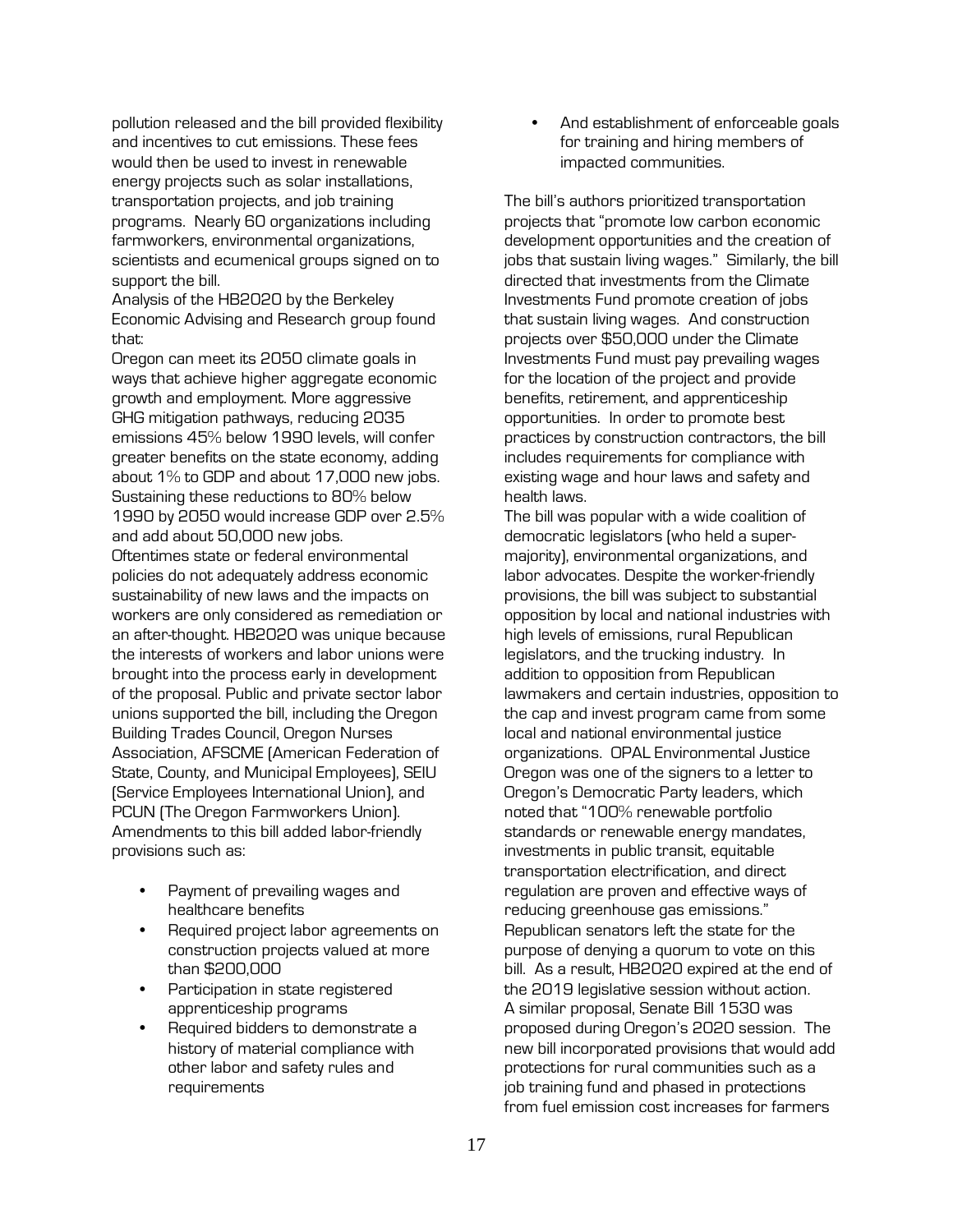and some motorists. Initially, there were signs of broader support from agricultural groups including the Oregon Climate and Agriculture Network, which is a coalition of small farmers. On the other hand, a major timber industry group vigorously opposed the plan and demonstrated at the Capitol. Ultimately, this bill, like its predecessor HB2020, failed when Republic law makers again fled the state to prevent a quorum.

In response to the repeated Republican walk outs, Governor Brown issued Executive Order No. 20-04 on March 10, 2020. This order created what is commonly known as the Oregon Climate Action Plan and is a major step forward on a comprehensive statewide plan to address climate change. While its stated narrow purpose is to direct state agencies to take actions to reduce and regulate greenhouse gas emissions, the impact is considerably broader. It addresses transportation, energy production, equity, land use and food production and distribution. Unfortunately, some of the specific strong labor provisions found in the legislative proposals are absent from this order. However, the Governor's order does direct state agencies to "prioritize actions that will help vulnerable populations and impacted communities to adapt to climate change." Additionally, it creates a multi-agency workgroup to address impacts on local communities.

Despite the challenges at the state-wide level, the city of Portland, Oregon took decisive action in 2017 through adoption of an updated Climate Action Plan (Portland Plan). The new Portland Plan amended the City Code and set the goal of meeting 100 percent of communitywide electricity needs with clean renewable energy by 2035. It also affirmed the commitment to a just transition through creation of the Portland Clean Energy fund (PCEF) to promote equity and justice in the transition.

The specific charge of the PCEF is to ensure "that the City of Portland's Climate Action Plan is implemented in a manner that supports social, economic and environmental benefits for all Portlanders, including the development of a diverse and well-trained workforce and

contractor pool in the field of clean energy." The PCEF provides for grants to nonprofit organizations to promote equity and assist underserved communities. The program is funded through a one-percent clean energy surcharge on the retail sales in Portland of large corporations with gross annual sales exceeding \$1 billion nationally and \$500,000 within Portland. PCEF project guidelines currently are in development by the PCEF board and informed by public hearings and working groups. Proposals include progressive guaranteed pay levels, workforce/contractor equity agreements, and other measures with at least 20% of the funding targeted toward apprenticeship programs and green job development.

The next opportunity for Oregon to adopt a state-wide climate policy will be at the ballot box in November 2020. Two initiatives have been approved for voters that propose phasing out carbon-based electrical sources. Initiatives 48 and 49 would require Oregon to produce all of its electricity using renewable energy and carbon-free sources by Jan. 1, 2045. The initiative proposals were initially rejected by the Secretary of State, as violating the single subject rule because the text included provisions to ensure high quality jobs and labor standards, as well as the carbon reduction provisions. A lawsuit filed by climate activists challenged this decision, however, both of the initiatives were upheld by an Oregon Court as compliant with the single-subject rule. Future efforts to build coalitions between environmental advocates and labor organizations may develop as the opportunities develop to push policy agendas that are win-win with benefits to both environmental and economic sustainability. For example, Oregon's labor federation, the Oregon AFL-CIO, opposed the Secretary of State's single-subject ruling because it is in the interest of working Oregonians and communities to include labor protections in relevant laws. Oregon communities are increasingly forced to address challenges from climate change including increased wildfires, limited water resources, and mandated shifts to renewable energy development. Developing win-win solutions that create good jobs, sustainable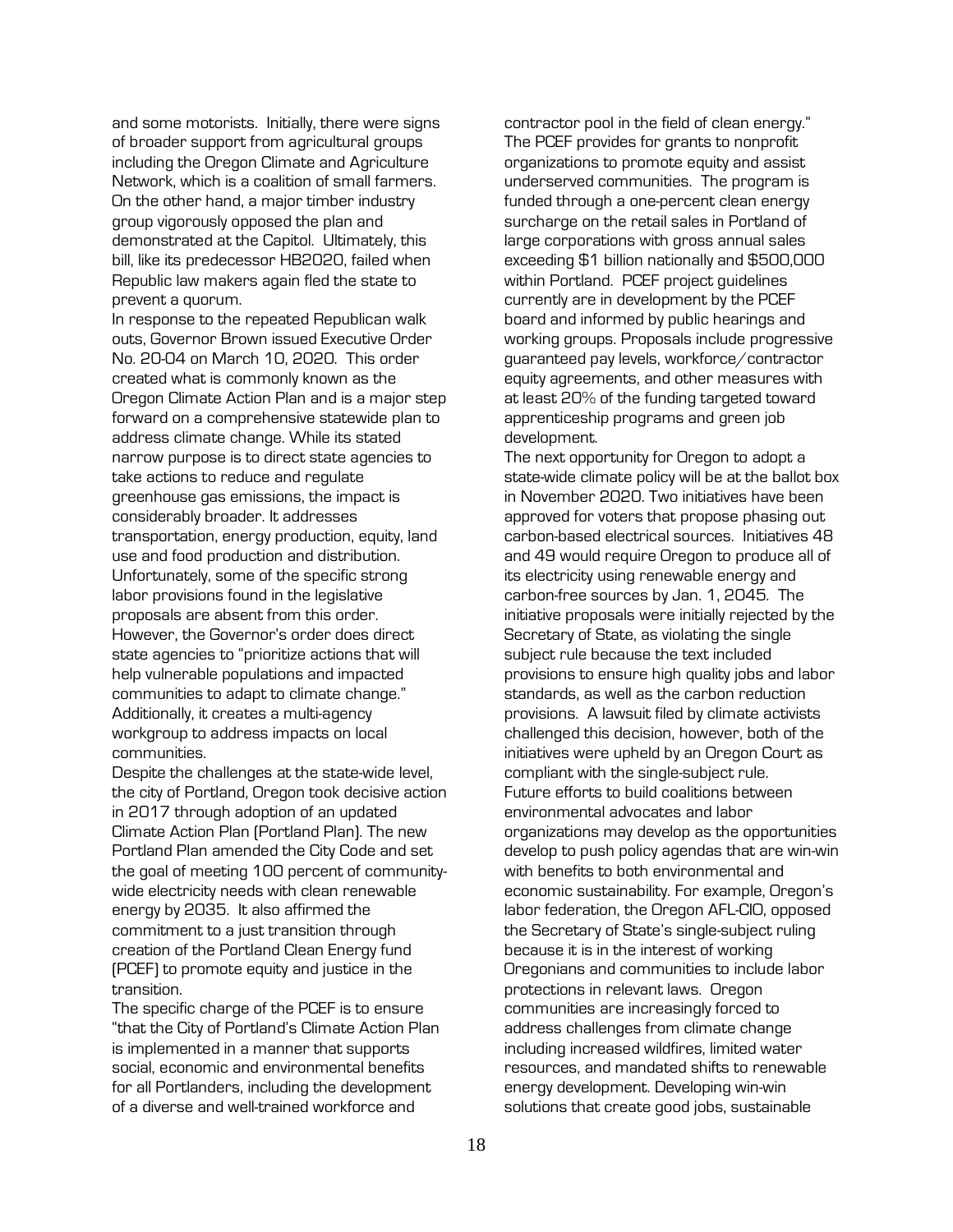communities, and achieve carbon-reduction goals will depend on the ability to find common interests and build new coalitions. Groups that bring together disparate groups to build trust, such as the BlueGreen alliance, the Oregon Climate and Agriculture Network, and Renew Oregon are helping to pave the way.

#### <span id="page-22-0"></span>**C. Washington**

On May 7, 2019 Washington Governor Inslee signed into law Senate Bill 5116, more commonly referred to as the Clean Energy Transformation Act (CETA). This act calls for a transition of the state's electricity supply to one hundred percent carbon-neutral by 2030, and one hundred percent carbon-free by 2045. The goal of achieving a carbon-free electricity supply goes one step further than achieving carbon-neutrality. Carbon-neutrality requires the net carbon emissions in the state to equal zero. This approach allows for continued use of carbon emitting sources such as natural gas, so long as an equivalent amount of carbon dioxide is captured from the atmosphere through methods such as carbon sequestration. Carbon-free, on the other hand, requires gross carbon emissions to equal zero, removing fossil fuels as a potential source for electricity altogether.

The aims of this act go beyond shifting away from fossil fuels, calling for Washington to "[lead] the transition to a clean energy economy" that prioritizes the "maximization of family wage job creation." To advance these priorities, CETA creates a novel system of incentives where renewable energy producers receive higher financial benefits when they incorporate more substantial and durable provisions for high-quality jobs. The authors of CETA acknowledge that this will require more than just changing the sources of the state's electricity. The authors also acknowledge the interconnectedness between growth in the clean energy sector and growth in the jobs sector; notably, that clean energy creates more jobs per unit of energy than energy produced from fossil fuels sources.

CETA's tiered model provides a tax remittance for projects beginning on or after January 1, 2020 through December 31, 2029. To be eligible for these tax exemptions, projects must generate at least one thousand watts of electricity through "fuel cells, wind, sun, biomass energy, tidal or wave energy, geothermal resources, or technology that converts otherwise lost energy from exhaust, as the principal source of power. . . ." The tax exemptions in CETA cover a portion of sales tax paid by purchasers for the installation of qualifying machinery and equipment for the development of generating facilities, but not the operation or maintenance of the facilities. Thus, the high-quality labor standards discussed below only pertain to the development stage of energy projects, not the lifetime of the project, with some exceptions for solar generation.

CETA's tiered approach to the tax exemptions provides higher valued exemptions for projects incorporating more, or more preferred, highquality labor standards. In the first tier, developers may receive a fifty-percent remittance for qualifying projects and purchases if the Department of Labor and Industries (L&I) certifies that "the project includes procurement from and contracts with women, minority, or veteran owned businesses" and also includes "procurement from and contracts with entities that had a history of complying with federal and state wage and hour laws and regulations" as well as "apprenticeship utilization, and preferred entry for workers living in the area where the project is being constructed." Additionally, if the purchase is for machinery and equipment that is "used directly in the generation of electricity by a solar energy system" that is capable of generating between one hundred and five hundred kilowatts AC of electricity, then it may still qualify for some exemptions.

The first tier also provides that L&I may still certify a project built without one or more of the above standards where a good faith effort is made to meet the standards. This alternative pathway acknowledges a challenge to the development of high-quality labor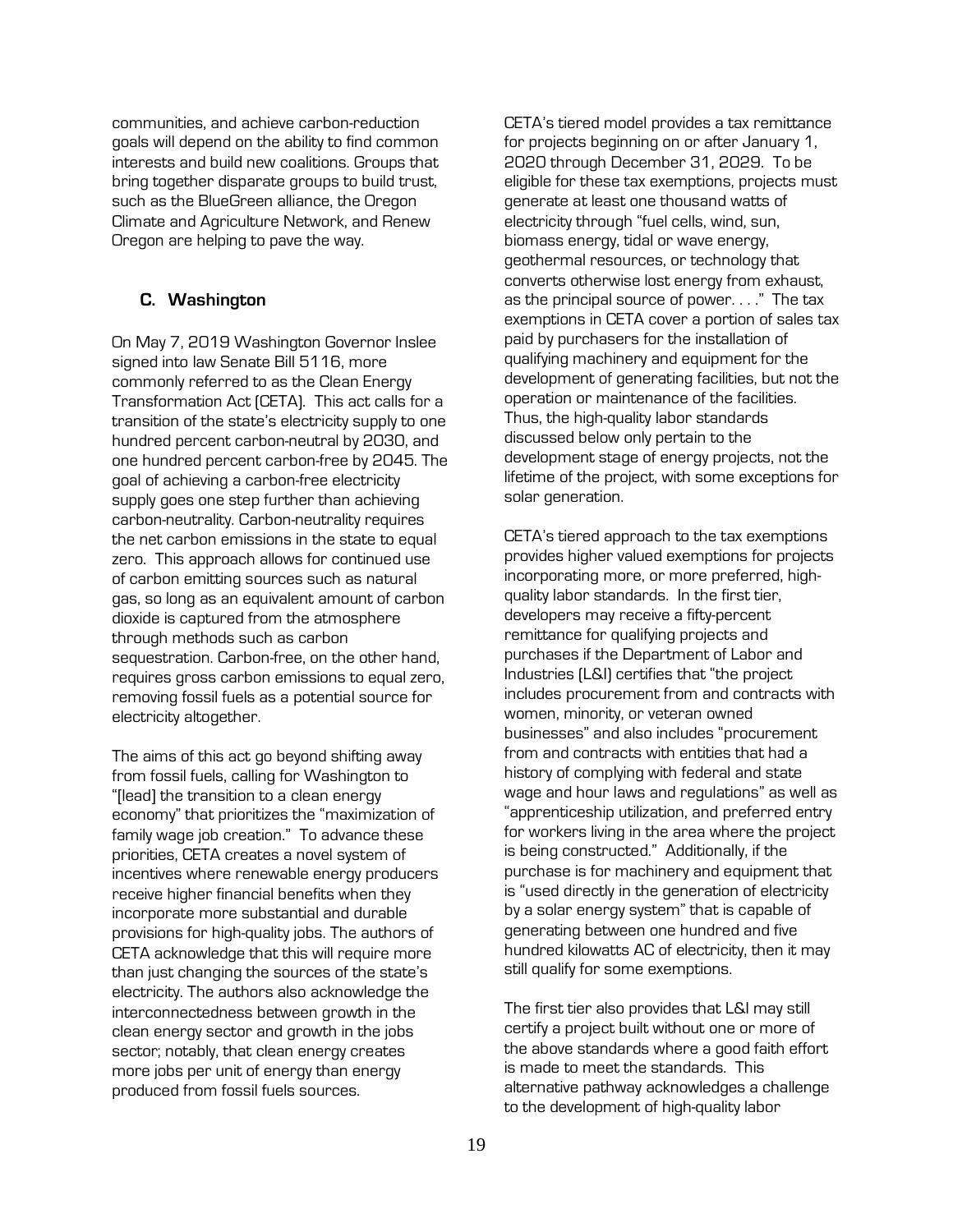standards in this particular area of the economy. This "good-faith" pathway is indicative of the fact that many energy projects are developed in rural areas where access to a trained and diverse workforce may be more limited. Having a limited pool of qualified workers may make it difficult and cost prohibitive for project developers to access a local workforce with the necessary qualifications required under CETA.

CETA's second tier provides a seventy-fivepercent remittance for qualifying projects and purchases if L&I certifies that the project complies with tier one and also "compensates workers at prevailing wage rates determined by local collective bargaining. In Washington, the prevailing wage is "the wage and benefit adjustments established in collective bargaining agreements for those trades or occupations where the most recently established prevailing wage rates were derived from a collective bargaining."

CETA's third tier provides that developers may receive a one-hundred-percent remittance for qualifying projects and purchases if L&I certifies that the project is "developed under a community workforce agreement or project labor agreement." Notably, while the second tier is additive, meaning the requirements of the first tier are incorporated into the second tier, the third tier is not additive. Prevailing wages, apprenticeships, and responsible bidder criteria are all examples of important but standard labor provisions. The project labor agreement (PLA) and community workforce agreement (CWA) language in tier three add a critical and unique component to CETA because these types of agreements allow participants to craft labor standards specifically to conditions unique to that project and location. The major trade groups involved in a project negotiate together with the contractor on wages, benefits, skilled labor, etc. and they often have a local hire or local training component. These agreements also allow the opportunity to bring in new ideas outside of the bargaining table and recognize potential unexplored benefits.

CETA passed nearly along party lines in both the Washington House and Senate, with only one democrat voting against the bill in the House. This final vote is consistent with the legislative history of the bill. Nearly all proposed amendments to the bill offered by republicans after its introduction into the Senate in January of 2019 were denied, while all amendments offered by democrats were approved. The first proposed Republican amendment in the Senate called for a removal of the tiered remittance rates for using various labor standards on clean energy projects. However, the majority of the disagreements surrounding this bill appear to center on the green-energy component of the bill, rather than the highquality labor standards. The partisan nature of the bill raises the question of whether the inclusion of high-quality labor standards, along with support from labor groups, can garner bipartisan support for green-energy legislation.

The legislative history of CETA and earlier attempts to pass similar legislation in Washington reveal the benefits of including the labor voice early on in the formation of such policies. While there are large factions in the broader labor movement that have been interested in environmental issues, building trades and environmental organizations have frequently been on opposite sides of conservation and green energy proposals. This lack of cooperation creates obvious difficulties when trying to pass any legislation, especially green-energy legislation which implicates both sides so heavily.

One early effort to get green energy legislation which incorporated high-quality labor standards was Ballot Initiative 732 in 2016. This initiative was predominantly supported by environmental groups, such as the Audubon Society, but it was rejected 59.3% to 40.7%. In 2018, Ballot Initiative 1631, drafted by a broad coalition of labor, faith, social justice, health, tribal, and environmental justice groups, made it on the Washington ballot. This initiative again incorporated environmental and labor goals; however, the initiative did not garner the support necessary to pass.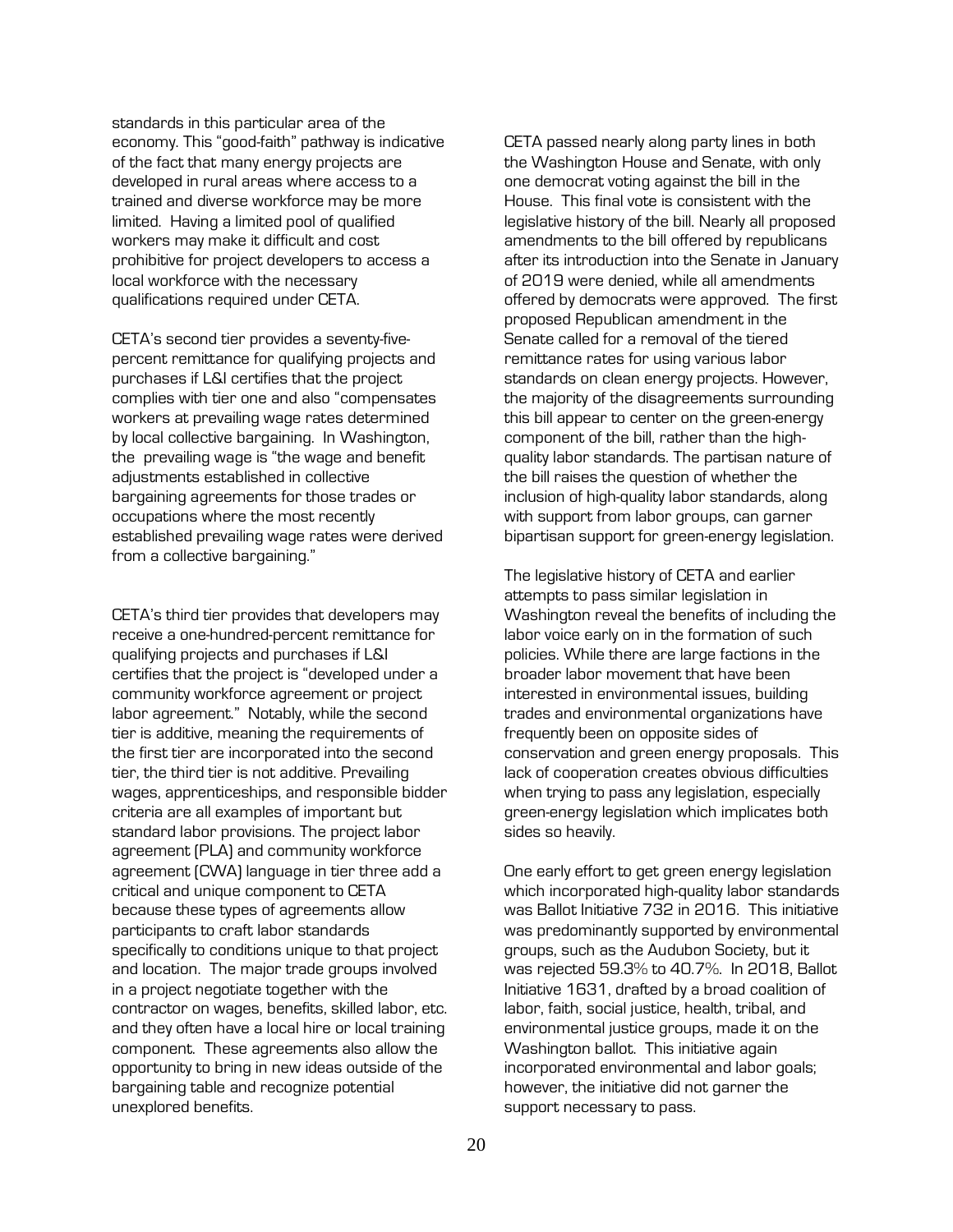CETA was a notable success in terms of combining environmental and labor objectives in a single bill. Neil Hartman, Political Director at Washington State Building Trades, has been a long-time proponent of building a coalition between labor and environmental interests, and was crucial to the development of CETA. The Building Trades put forward the tiered tax incentive idea, along with the specific requirements in each tier. There was also a long-term effort on the part of Washington Building Trades to bring environmental groups and labor groups together to support CETA. This process required identifying and understanding the goals that each group had and recognizing the mutual benefit that each group would gain through a shared support of CETA.

From the perspective of Neil Hartman, the success of CETA reminds us that it is possible to hit a triple bottom line. To achieve that goal, it's important to make sure that economic growth, clean development, and jobs all come together. While the passing of the Bill is important, what is equally important is successful implementation of the strategy set forth in CETA, which requires continuing conversation among different constituents. The conversation has continued through the rulemaking phase, which reflects the efforts of various state agencies to coordinate and support their responsibilities in implementing CETA. Phase one rulemaking is from July 2019 to December 2020. This phase of planning largely focused on issues such as developing guidelines for data collection, Energy Independence Act rulemaking, establishing a value for the social cost of greenhouse gas emissions, and reporting and demonstration of compliance. Phase two of the rulemaking process takes place from January 2021 to June 2022 and will focus on cumulative impact analysis rulemaking and carbon and electricity markets rulemaking. At the same time, groups such as the Climate Alliance for Clean Energy Jobs are seizing opportunities to develop and support high-quality jobs and community needs as part of the emerging low-carbon economy. Additionally, the Washington chapter of the

BlueGreen Alliance is looking for more laborenvironment mutual victories with its 2020 legislative priorities.

#### <span id="page-24-0"></span>**VI. CONCLUSION AND AREAS FOR FURTHER INVESTIGATION**

State and local governments are responding to economic and scientific evidence as well as public demands to address the impacts of climate change. Policy makers are called on to develop win-win solutions that promote the triple bottom line (environmental, economic, and community sustainability). More attention than ever is being paid to the just transition and creating high quality jobs with familysupporting wages, benefits, and career ladders in concert with renewable energy shifts and "green" or low-carbon economies.

Some additional areas for investigation that were outside the scope of this report include:

- The future of local hire and local buy preferences in light of decisions by the World Trade Organization that manufacturing preferences and tax incentives benefitting domestic production are unfair trade practices.
- Best practices and options for addressing racial and economic inequity in the just transition to a lowcarbon economy. This issue is touched on in the present report, but its significance and the dynamic changes in this arena warrant a more thorough discussion.
- Creation of a database, GIS overlay, or other open-source means to track the many new and emerging climate action legislative proposals, adopted bills, action plans, and their provisions that beneficially impact workers.
- More economic analysis is needed to quantify the high-road jobs being created in the renewable energy, green construction and manufacturing, and